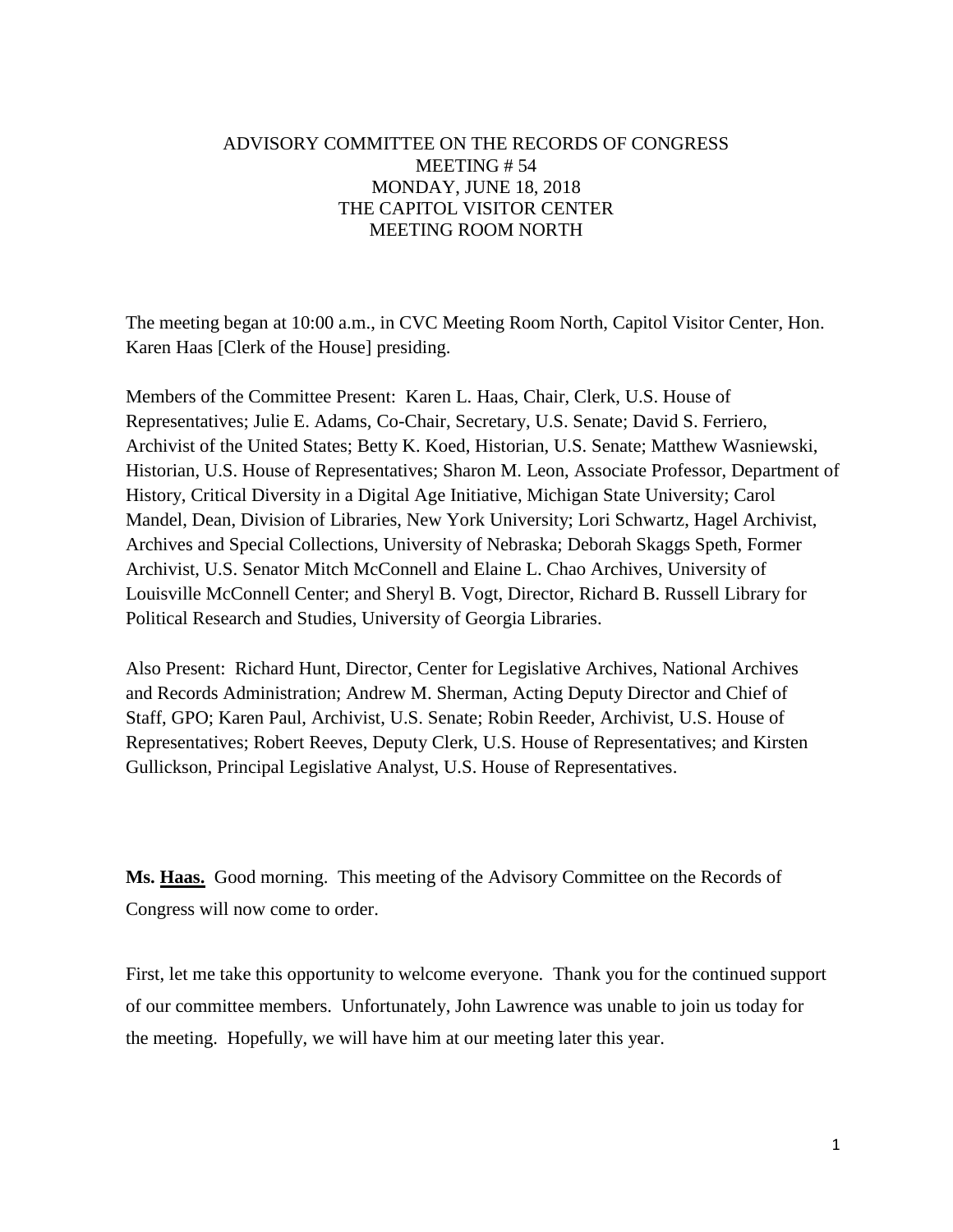Welcome, and thank you to the Secretary of the Senate, Julie Adams. I enjoy collaborating with Julie, not only with work on this committee, but we also the work we do together on a lot of other projects.

Last, and certainly not least, I would like to acknowledge David Ferriero, the Archivist of the United States. Thank you and your staff for all you continue to do in support of congressional records.

As we come to the end of the 115th Congress, we are preparing for a substantial turnover. We are now managing seven vacant offices and continue to monitor a number of House Members leaving at the end of the Congress. Thus far, there are 71 House Members who have already left, announced they are retiring, or running for another office. Eight of these Members are committee chairmen.

At this time, I would like to turn it over to the Secretary of the Senate and co-chair of our Advisory Committee, Julie Adams.

**Ms. Adams.** Thank you Karen for hosting today's meeting. And thank you, David and committee members, for your attendance. Even though Deborah Skaggs Speth has retired since we last met -- congratulations and best wishes, Deborah -- fortunately for us, Leader McConnell has asked her to continue to represent him on the committee, and we appreciate your continued interest and contributions Deborah.

I would like to thank the Clerk and her staff for their initiatives in securing the necessary funding for renovations of Building D at the Government Publishing Office to follow up on the funding for the Building A project. This marks an important milestone for the Center for Legislative Archives to have space to continue to preserve and make available the records of Congress well into the future. The incorporation of a state-of-the-art SCIF into Building A gives us, for the first time, the ability to begin to preserve Congress' classified electronic records.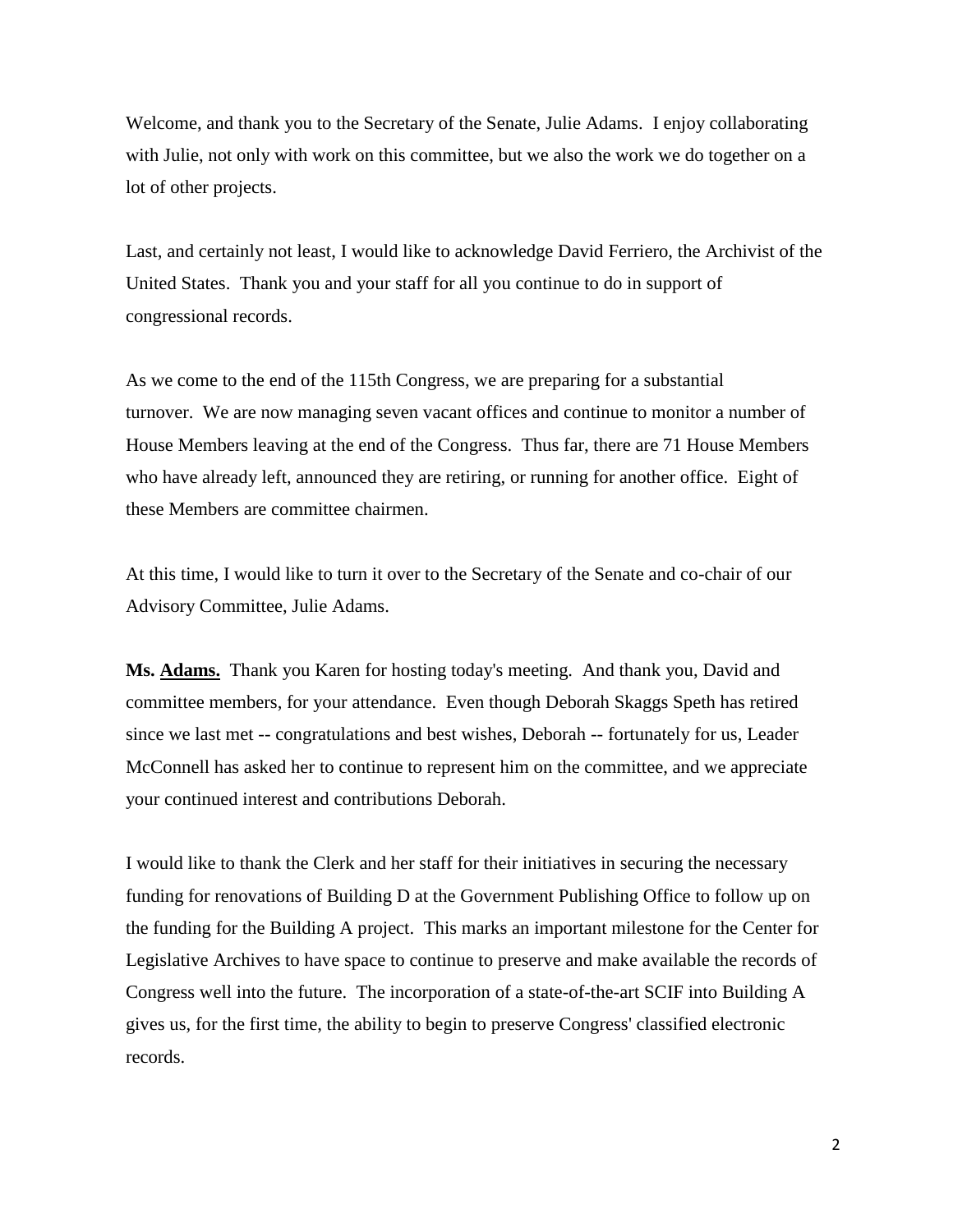Recently, the Clerk and I had the opportunity to tour both Building A, where the renovation is well underway, and the cavernous Building D, a former train shed, where renovation is still in the planning stage. We certainly needed to use our imaginations to envision what it will eventually look like, and many details remain to be worked out. But we are excited about the possibilities it gives us in meeting the archiving challenges ahead.

I would like to especially thank Richard Hunt, with the Center for Legislative Archives, and Andy Sherman, Acting Deputy Director at GPO, for their updates and willingness to answer our questions and address our concerns.

Thank you also to Robin Reeder for taking the lead in drafting the Sixth Report of the Advisory Committee. I know that Karen Paul has played a key role in that process as well. We look forward to your update on its status and also to receiving the committee members' input in helping us to shape the report's important messages.

It has been a busy 6 months. I look forward to hearing reports from Karen Paul and Betty Koed highlighting some of the major projects underway in the Senate Historical Office, as well as hearing reports from the House Historian and Archivist.

**Ms. Haas.** Thank you, Julie. Now I would like to recognize David Ferriero, Archivist of the United States.

**Mr. Ferriero.** Good morning. My complete understanding goes out to my colleagues, Karen and Julie, about how busy we all are with what is going on in our government these days; and also to remind folks that that is why we are here, and why the work that we do is so important to make sure that we are documenting this period in our history.

We recently recognized Public Service Recognition Month at the National Archives across the agency. During that time, we host the Archivist's Achievement Awards Ceremony. This year, we honored Donald Collier -- first time that we have honored someone in the Center for Legislative Archives, I believe -- for providing exceptional customer service on loans and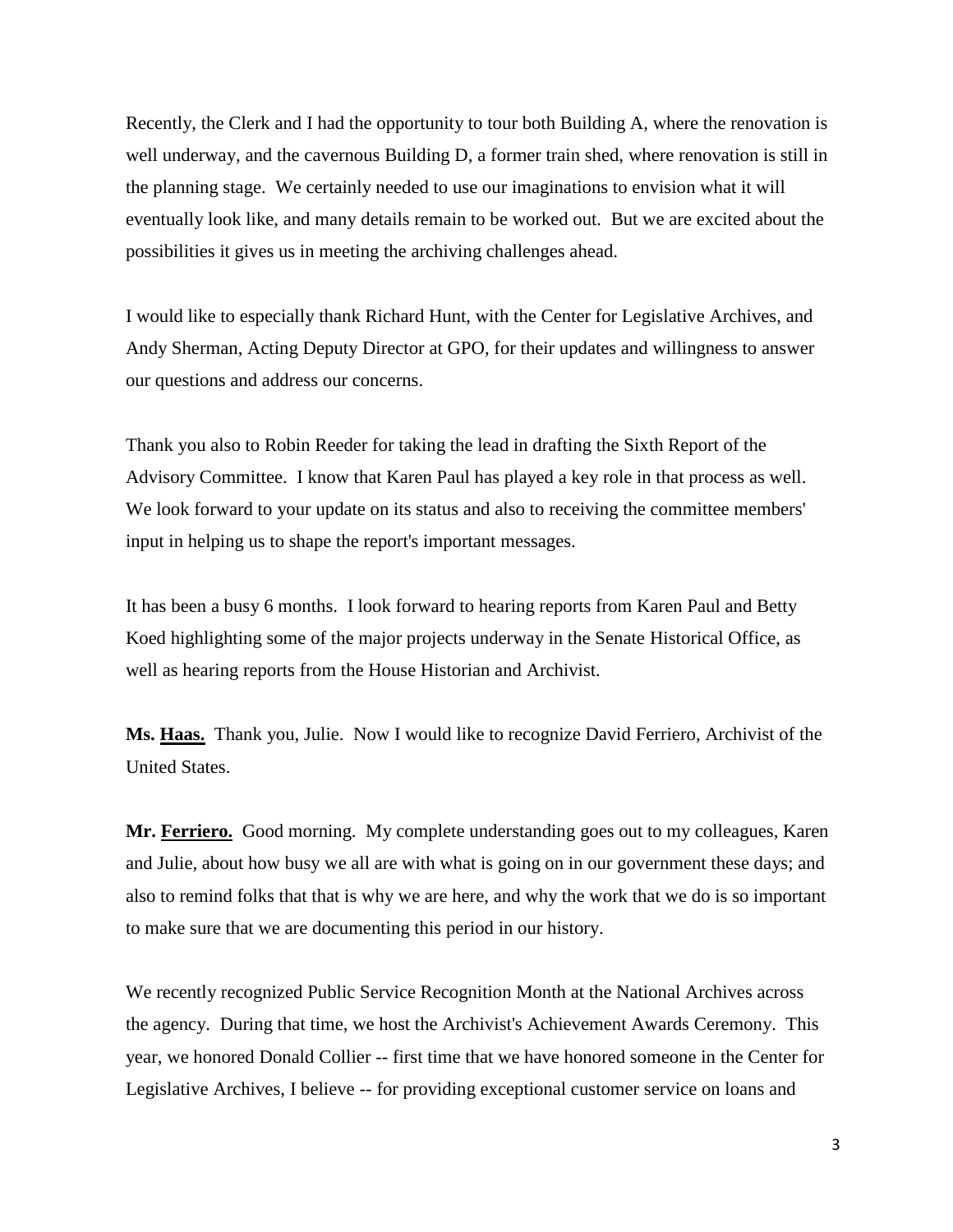record pickups for congressional customers and stakeholders. So congratulations to Donald. And for those of you who are counting, it doesn't come with any cash prize unfortunately, but it does include our gratitude.

We talked a little bit about civic literacy at the last meeting and I have some exciting news to share with you. Every 4 years, the Presidential Sites Summit takes place. Presidential Sites include the 200 institutions around the country that celebrate and commemorate Presidents in one way or another, including our 14 Presidential libraries. The summit is being hosted by the White House Historical Association this year at the end of August, and we are hosting a session on civic literacy at the National Archives. On the afternoon of August 29th, there will be a panel discussion moderated by Soledad O'Brien, with participation by Lee Rainie of Pew Research, Paul Sparrow of the FDR Library, Tom Walker of the American Village Citizenship Trust, and Louise Dube from iCivics, which is creating gaming kinds of activity addressing civic literacy. I will send out more information about the event, and for those of you who are available, I think it is going to be an interesting panel.

We recently hosted our second annual Congressional Open House for Members of Congress, staff, and families. I think we had 11 Members of Congress participate. It is a crazy time during the summer to try and pull that off, but Karen was there. So any ideas people have to increase the numbers, I would really appreciate it.

The USA 250, the Semiquincentennial Commission, has been established. This is the celebration of the Declaration of Independence in 2026. I am on the Commission. We have not met yet, but I would like to put this on our agenda for next time so we could come up with some ideas that would be sensible for us to recommend as projects that we might undertake as part of the Commission's work. I am thinking about massive digitization kinds of activities. I think increasing access to the records of the government would be one way of celebrating this anniversary.

And, for those of you who are in town on the Fourth of July, you have an invitation to visit the National Archives. We own the Fourth of July! We have the huge ceremony on the steps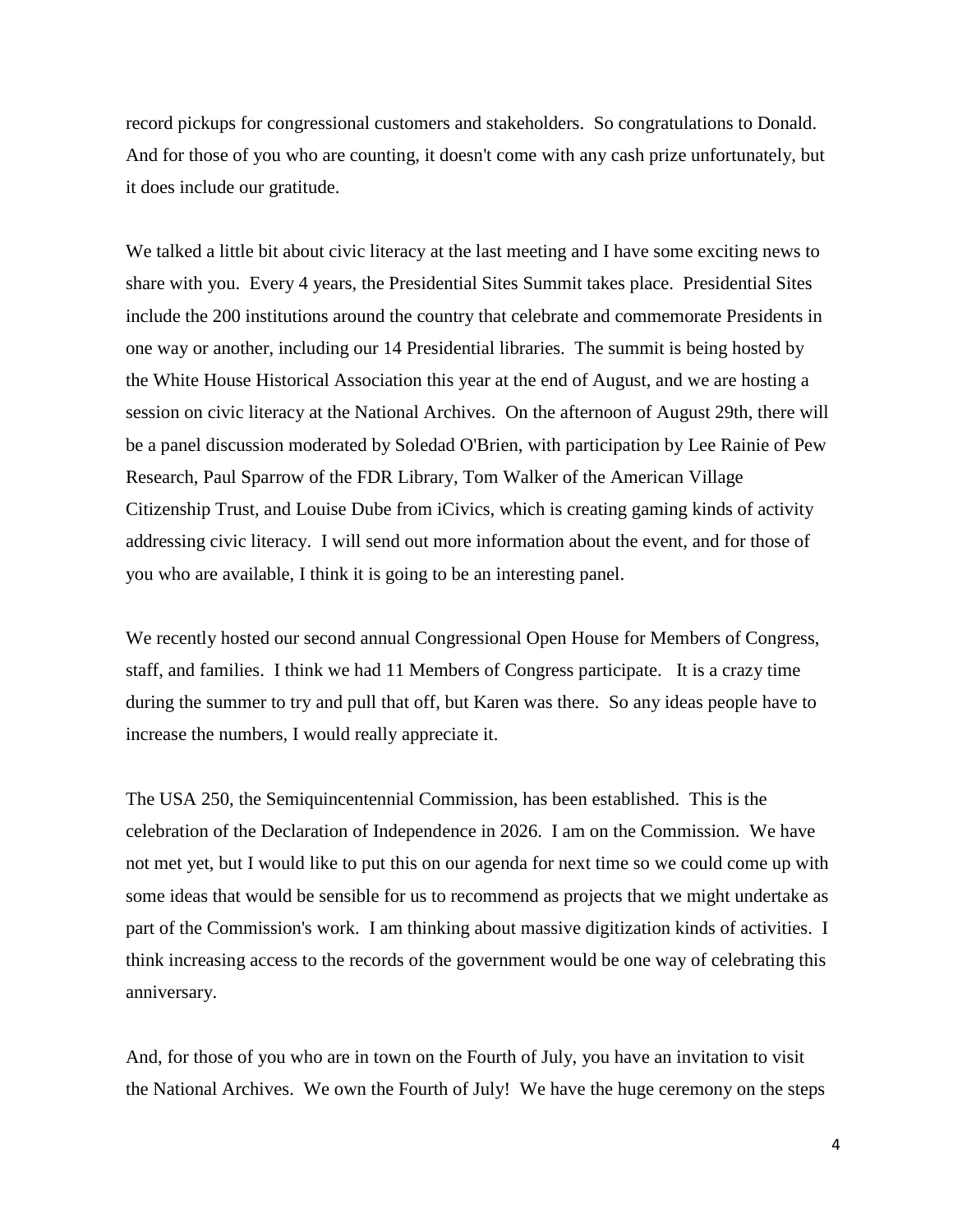on Constitution Avenue before the parade starts with a dramatic reading of the Declaration by reenactors. We have all kinds of activities in-house, and it is the best place in town to watch the parade, which starts just around the corner. Those of you who were at the Caps event know it is be best place in town to watch a parade.

**Ms. Haas.** Thank you, David. The next order of business is approval of the minutes. Is there objection to dispensing with the reading of the minutes? Hearing none, are there any edits to the minutes? Hearing none, I entertain a motion to approve.

**Mr. Ferriero.** So moved.

Ms. Haas. Second?

**Voice.** Second.

**Ms. Haas.** Thank you. As we are in the process of pulling together the Advisory Committee's Sixth Report, I would like us to take this opportunity to talk a little bit about the future of records. Before we engage in discussion, I have asked Sharon Leon if she would please talk about how she views the future of records, and especially electronic records. Sharon.

**Ms. Leon.** I will let Robin get us connected, and say thank you to the Clerk for offering me the opportunity to take a look at a couple of projects that I think might offer information about the way that we think about our work going forward.

I was at a wonderful meeting in the spring that was co-hosted by the William & Mary Quarterly and the Early Modern Studies Institute at the Huntington Library at USC. There were many early American history projects that we were talking about and thinking about how scholarship is being changed by using digitized archival sources. That gave me an opportunity to talk about the data work that I am doing and start thinking about how we can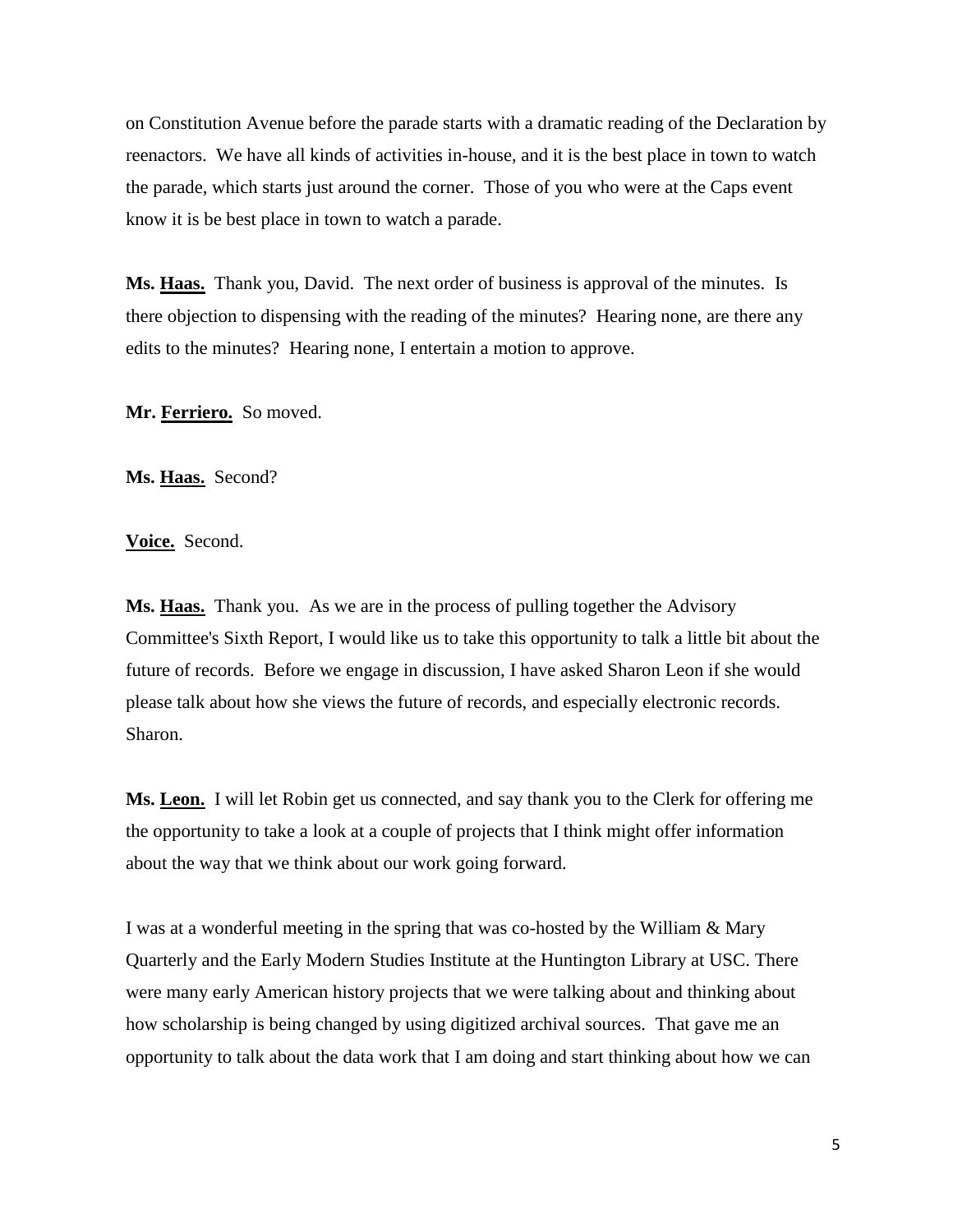start to put together collections that can be leveraged across many platforms and many interfaces.

I went immediately from that meeting to another meeting called "The Classroom and the Future of the Historical Record." The whole project was funded by an initiative from the Mellon Foundation for large universities to think about the changing environments of online teaching and learning.

The project that my colleagues and I are currently working on is about teaching historical data in the university, and about teaching students to think about electronic records and digitized materials—how to think about them critically, how to think about them in the context of historical thinking skills, and how to make good arguments with digitized materials. Also, how does one interpret the maybe not-so-good arguments that other people are making with them across a variety of types of expression. We are talking about not only textual materials, but also visualizations, mapping projects, quantitative data, and things like that.

What I want to look at today with you are not related to those meetings, but some of the interesting things that have happened since we last spent time together.

First, I want to take us to the notice from the Library of Congress that established, or reestablished, digital labs. You may know that the Library of Congress has been doing development challenges. They have a challenge going on at the moment that invites people from around the country and the world to submit creative, programmatic, and computational uses of the data that is provided by Congress.gov. The winner will be announced Thursday.

The reason I wanted to start with this example is in thinking about our access to, care for, and publication of electronic records, we have to provide materials in a platform and mode of expression that makes them as flexible as possible.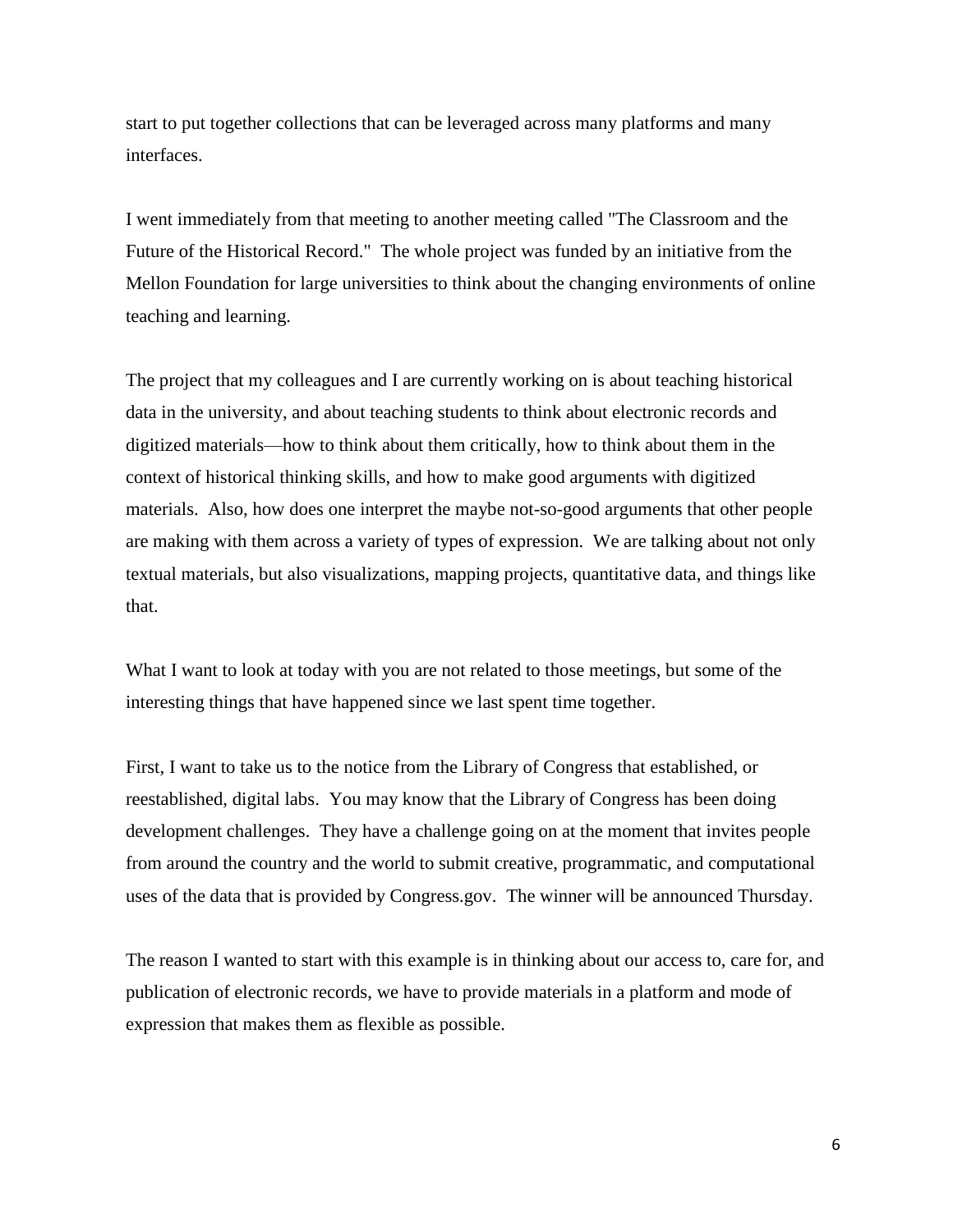The only thing that makes these kind of challenges possible is to provide data in an open, non-proprietary stream that can be fungible into a variety of applications. That is to say, we know this is all public data, but we also know that there can be ethical implications involved in providing access to any kind of data, especially personal data. We have access control issues with these materials.

Two weeks ago the project called Ancestral Voices at the American Folklife Center at the Library of Congress reviewed the use of traditional knowledge labels in the cataloging of the collection. Ancestral Voices invites First Nations people and Tribal communities to help us understand how to provide ethical access to those kinds of records. The Ancestral Voices project also suggests that we should be thinking about bringing communities together in the ways that we provide access to our data because if we continue in cataloging practices that are only from one perspective, we limit the numbers of ways that we can use those materials.

Earlier in the year, my colleagues at Michigan State, along with other universities, participated in the Endangered Data Week activities. As this would suggest, the Endangered Data Week allows universities, nonprofits, public historians--these types of entities--to come together to determine what can be done as a community to make sure that we are all working together to provide ongoing access to records. All of the projects that come out of Endangered Data Week are granted in open-access and in open-source software work.

Finally, let's take a look at a wonderful project that has been funded by the Institute of Museums and Library Services. The pre-colon title is "Always Already Computational," but the post-colon title is "Collections as Data." It is an effort of archivists and programmers to come together to think about how to treat all collections material as important data that needs to be stewarded and available for use and reuse in many contexts, including historical context, data journalism context, simple science, etc.

There was a Collections as Data event at the Library of Congress. There have been a number of forums such as the "Santa Barbara Statement on Collections as Data," that provide us with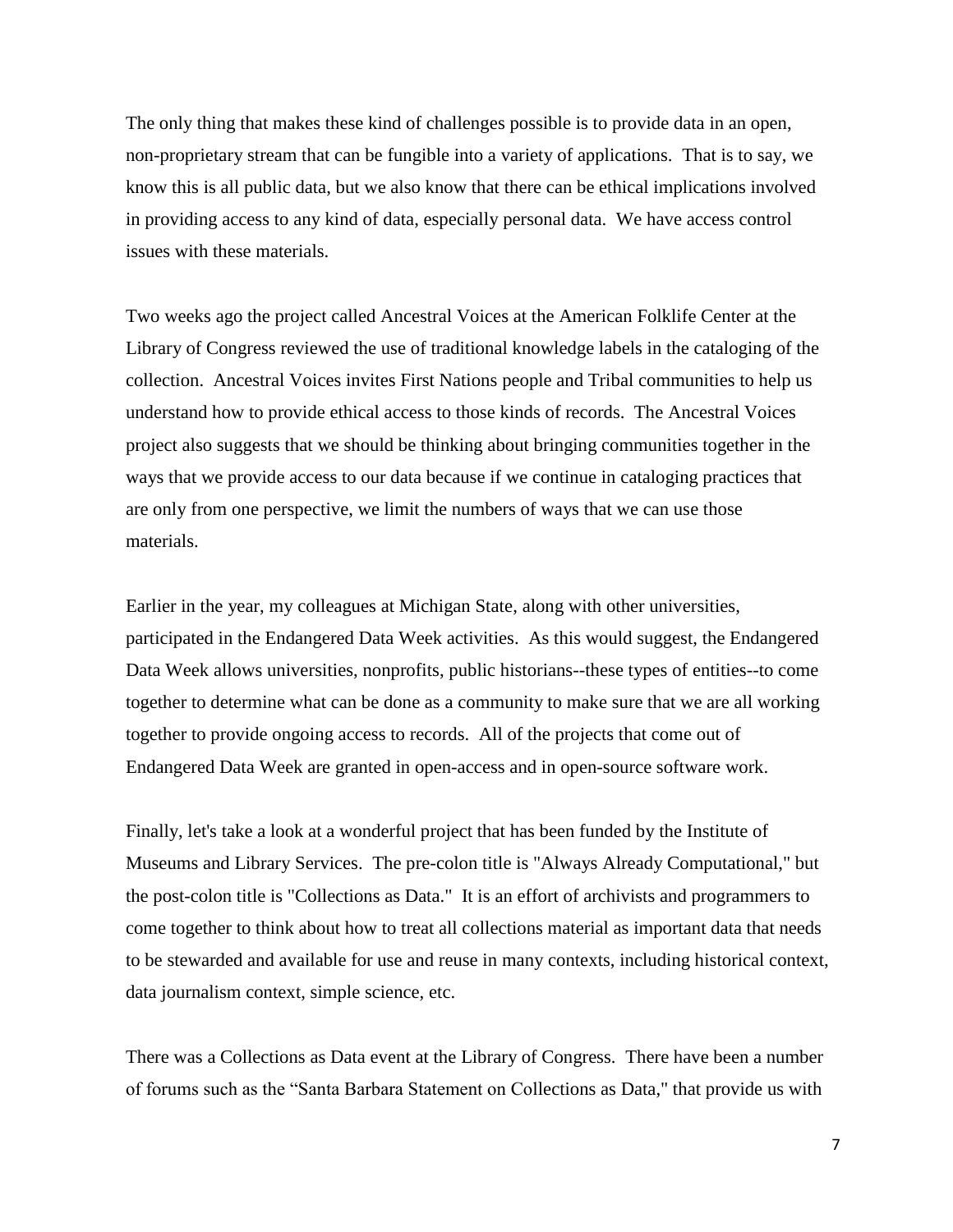a set of points and principles that I think we would do well to keep in mind as we think about what happens next with our collections. There are 10 statements. One of them is that by thinking about collections as data, it encourages us to develop appliances and computational uses that allow those collections to live, thrive and be reused. It is a matter of stewardship to provide a low barrier to use, ethical principles around access to that data, and to design access to our collections for users. We should provide shared documentation as we think about openness and ethical responsibilities.

If community orientation is always at the forefront of the way that we prepare our electronic collections, then we future-proof our work so that we don't find ourselves in 10 years from now having to reorient all of our systems. I think the guiding principles from the "Santa Barbara Statement" would be a good thing to tack up on the wall as we are trying to prepare for balancing data security, openness and public access, and also when choosing the kinds of systems we commit to. If we think about collections as data and as open access as a key principle, we may save ourselves some mileage in the end, certainly some money, and an awful lot of heartache.

So I am going to encourage everyone, if you have the chance, to take a look at the work from the Endangered Data hackathon--the only thing I can think to call it. They develop good ideas. There are also a number of initiatives going on at the moment that might be worth thinking about for providing access to already-born-digital records. While offices are busily archiving websites, Twitter feeds, etc., I would recommend that we think carefully about the ethical discussions that the "Documenting the Now" project has had when archiving these records.

There is a wonderful new project coming out of Canada called "Archives Unleashed." They have provided a toolkit for computational analysis of crawled websites, of work files, web recording files, all of those types of records. Those folks are guiding our thinking about what the responsible thing to do is as scholars and as data providers.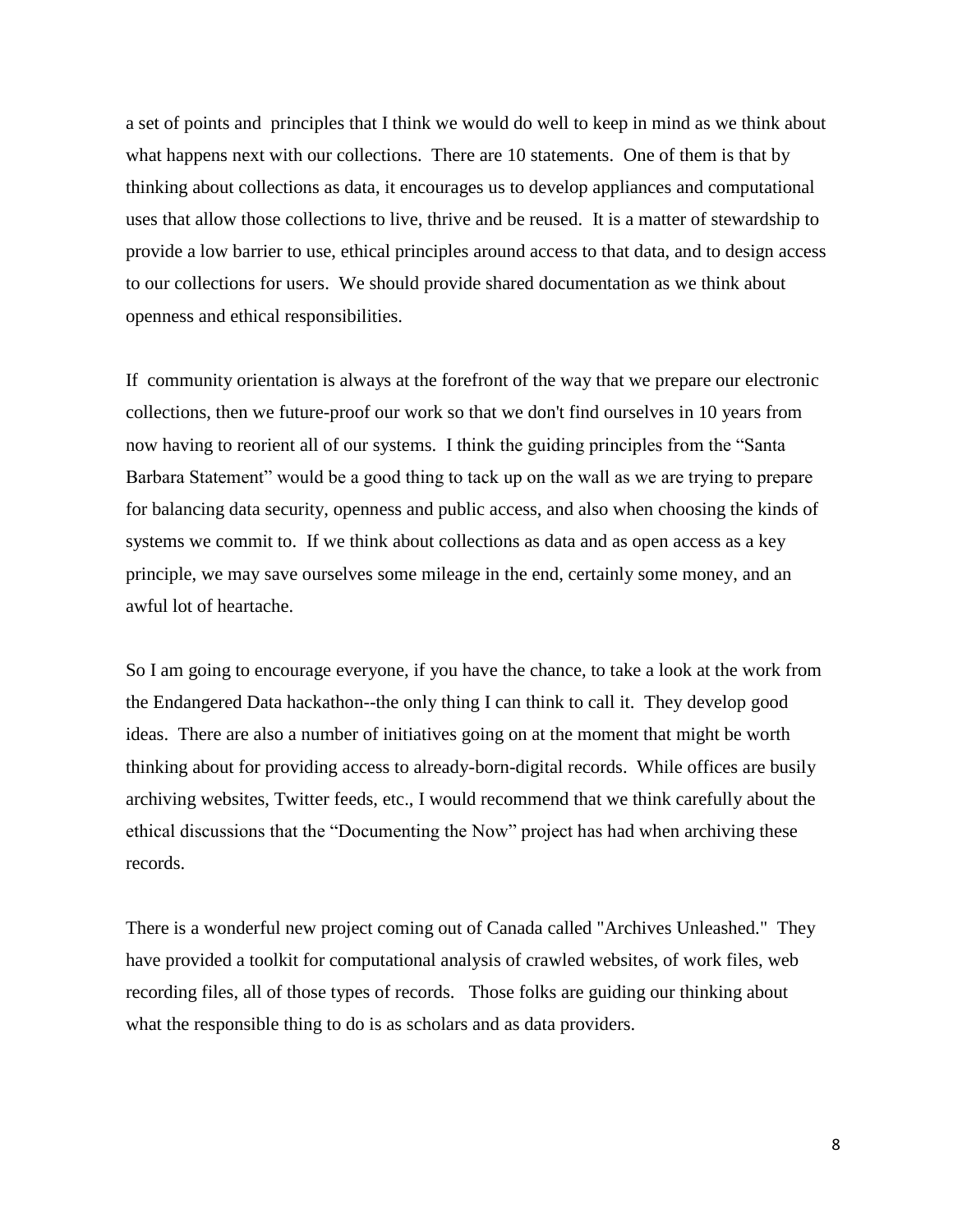**Ms. Haas.** Thank you. Does anybody have any questions or comments for Sharon? Thank you very much, Sharon. You have given us a lot to think about. I would now like to recognize Carol Mandel to talk to us about the future of records with regard to civic literacy. Carol.

#### **Ms. Mandel.** Hi there.

So, in a way, a lot of what Sharon said is the future of records in regard to civic literacy and anything else you might want to use them for. Everyone in this room has more expertise in this topic than I do, so I thought that I would pose some questions for you.

I sat down with NYU's university archivist, Janet Bunde, who also has been responsible for the Brademas Papers, to talk about the perspective of how these congressional records, collections that are so scattered and struggling to deal with the big issues that Sharon just discussed, can really help in the civic literacy arena. Is the Presidential Sites forum going to be available as a video?

### **Mr. Ferriero.** Definitely.

**Ms. Mandel.** The information needs to be out and about everywhere. Janet and I had a discussion to think about how to promote awareness and use. Programs in civic literacy require a kind super-curated packaged teaching materials. You know, you can't tell the public: Oh, just go look at that and learn something about civic literacy. It requires very carefully crafted teaching materials and public programming materials.

We talked about how dispersed geographically and very different the congressional repositories are -- and many of you represent those--and their limited resources and programs. A few are funded for extensive outreach, but others are struggling, especially now with the challenge of ingesting electronic records given the diverse formats when they are received. When you look at the programs and meetings of the congressional records subgroup of the Society of American Archivists, you see the topics that they are dealing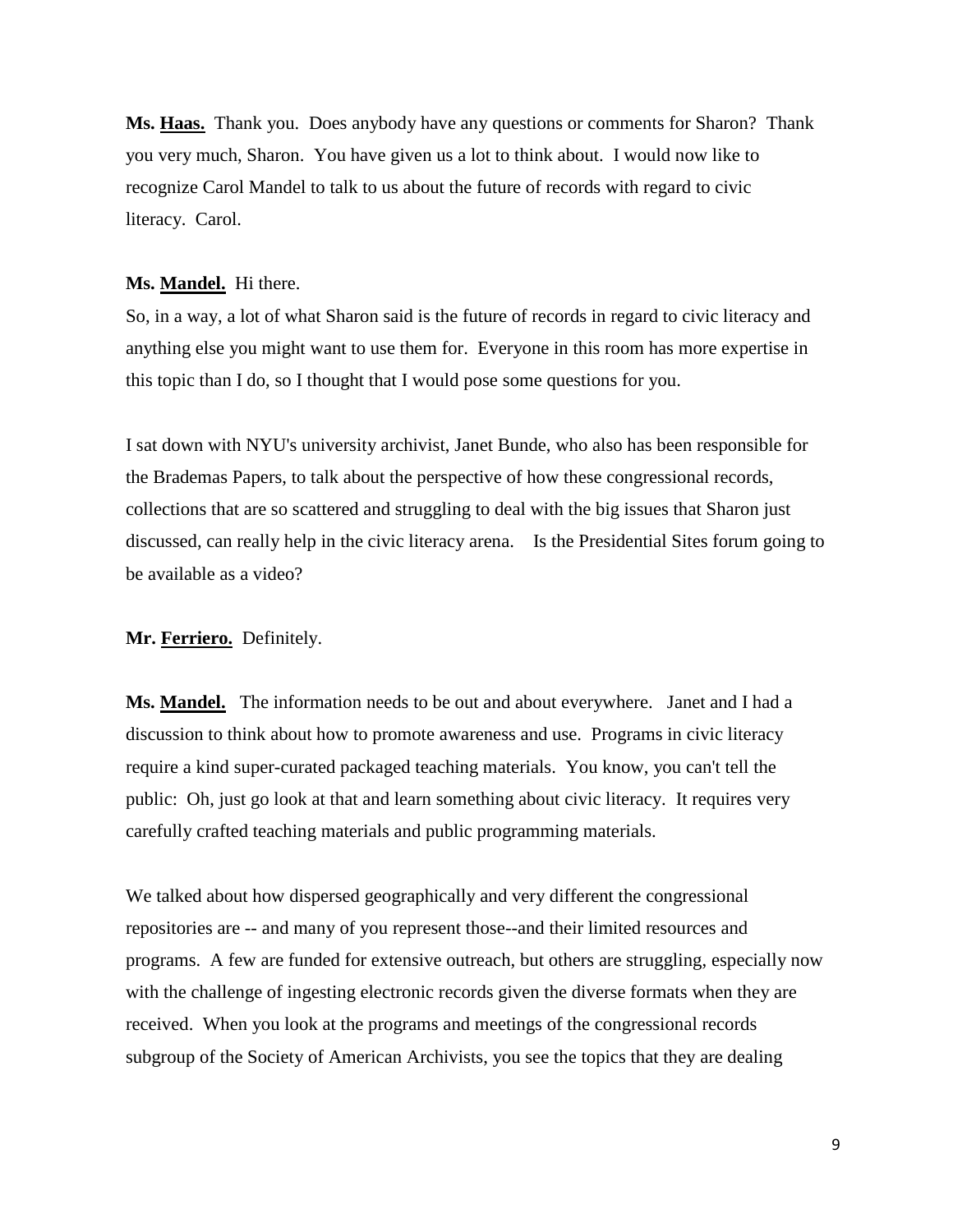with. Also, because the records tend to be in universities, they are doing things that are educational for faculty on campus versus for the public.

We were trying to imagine -- and I would be curious to know if you have ideas -- what would be some feasible, cost-effective programs that could help these archives have a return on investment? We were imagining --just the way Sharon was just describing the LC challenge using data--grant programs. Challenges tend to be the way you incentivize behavior, but because most of these folks are so short staffed that what they really need are grants that will bring in curators to create these kinds of materials. You may tell me that this has already happened or that Kettering funded it last year.

#### **Ms. Skaggs Speth.** Yes.

Ms. Mandel. We were trying to imagine what kinds of joint initiatives--perhaps partnerships with public libraries is the way to reach the public--because repositories in universities are less positioned although they can do some of that programming.

And I am curious about what kinds of programs you can picture with a joint IMLS-NEH initiative that might provide curators for public library programming that comes out of these congressional archives. You could imagine a program for curators and historians, who are often looking for work in their junior years, who could be sent into these archives to create these kinds of projects.

We are really trying to look at what is necessary -- because the need is infinite while the material is not infinite, but it is huge. The kinds of programs out there don't seem to be enough. We were trying to imagine how you could multiply something or make it go further, and make it something that the less well-resourced congressional centers might be able to use.

I was curious about your thoughts of how effective those efforts have been and where there might be more help because it is such an infinite need. And you see these great things from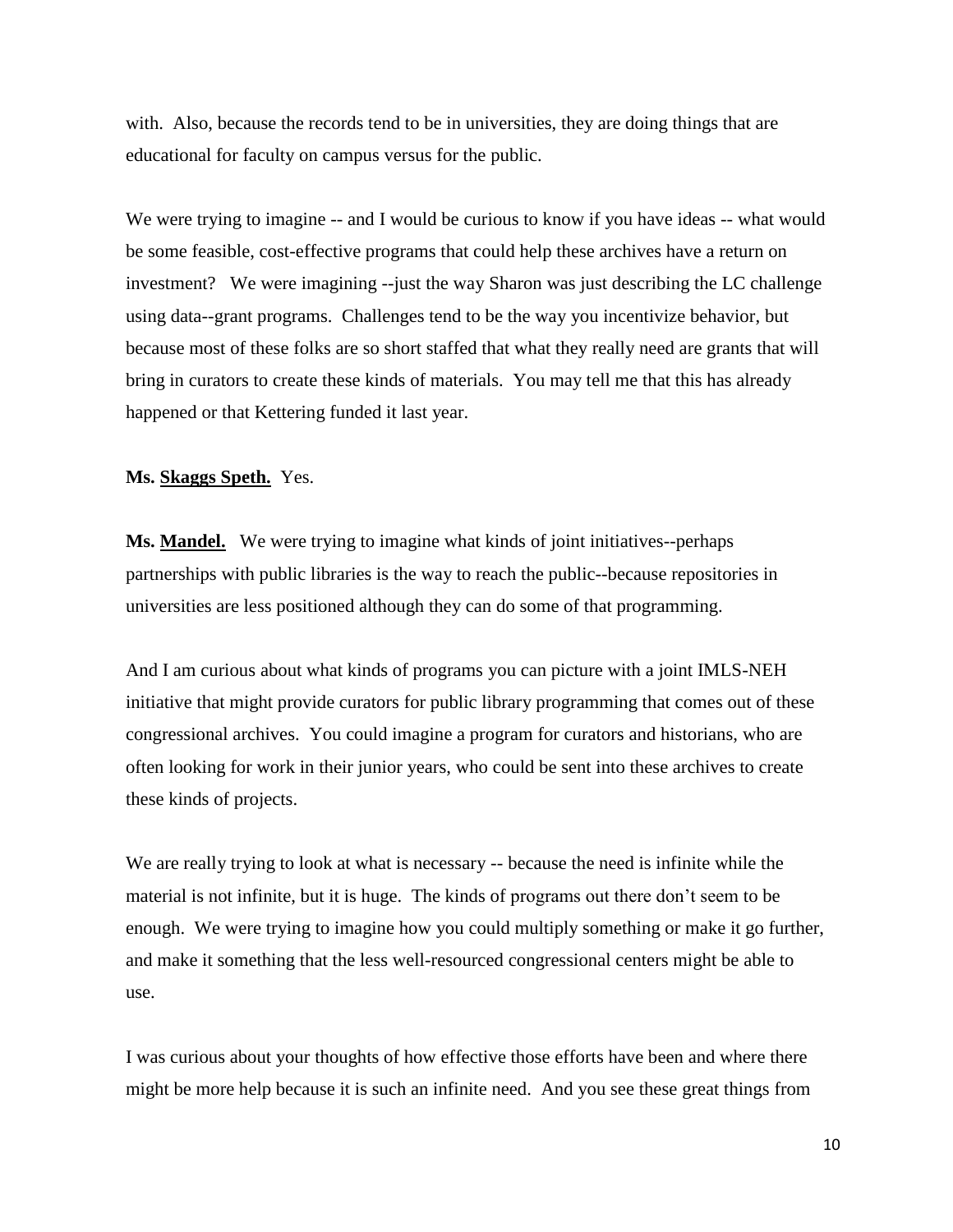the better resourced folks, but it is harder to get at these more local collections. So I came with questions instead of answers because you are the experts. I am interested to know how that might be stimulated.

**Ms. Haas.** Deborah, do you have anything?

**Ms. Skaggs Speth.** Sheryl might like to talk about the role of the Association of Centers for the Study of Congress (ACSC).

**Ms. Vogt.** The ACSC has had a partnership with the Kettering Foundation over the last 5 or so years in which a group of representatives of various centers worked with Kettering to learn how to convene and moderate national issues forums. From that, we worked, similar to how Presidential libraries have worked, to create our own national issue guide.

Ms. **Mandel.** Yes. They are great guides.

**Ms. Vogt.** One that we created is called "The Divided State of America: how do we get along, how do we work together even when we disagree" which was very timely for what is going on now. It was seen to be something that could be used by any association center member, and we would provide additional workshops for our members to learn how to convene and moderate forums.

This would be something the Center could do and actually draw from their own collections as illustrations for things that are brought out in the issues guide. This was our stepping off point for that. We had some money left over from that project, so we are now offering grants to centers that want to host one of these workshops. If they don't have the expertise on their staff to do this, they can actually hire someone who does do convening and moderating, and bring that person in to do something locally. So far, the Stennis Center at Mississippi State has gotten one of those grants, and they will be holding a forum this fall. We are trying to encourage others to do that as well.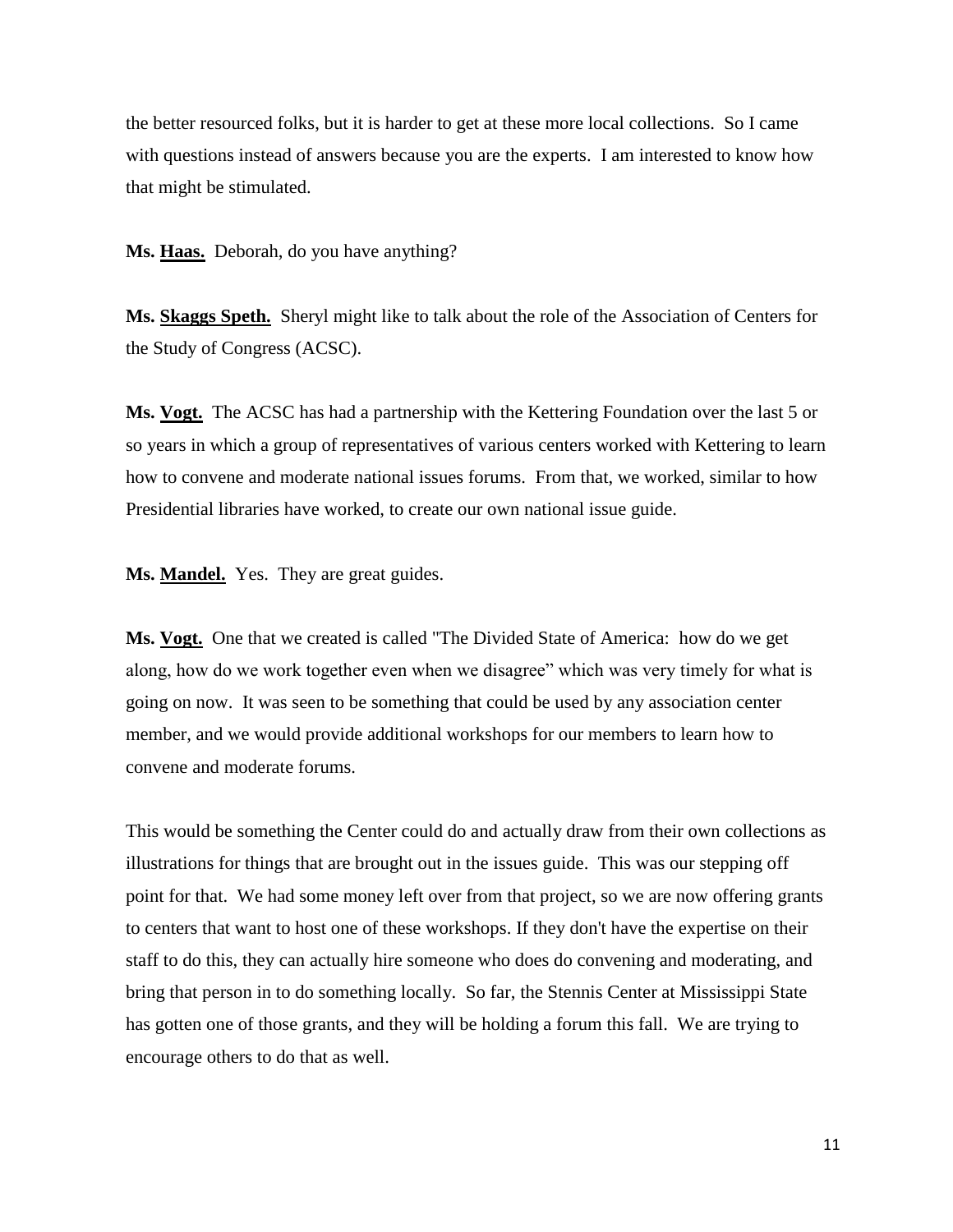**Ms. Mandel.** Are they reluctant to apply because they feel like even that takes more resources than they have?

**Ms. Vogt.** Well, I think that this is a group of people who are really putting in 40-hour weeks already.

## **Ms. Mandel.** Exactly.

**Ms. Vogt.** Unless they do public programming as part of their functions, it is very difficult for them to step aside and do something like this. We also encourage them to work with other units on their campus -- and some of them have done that -- to bring faculty in. On almost any major campus, I think you will find that there are some faculty scattered around that have had some work doing this kind of deliberation. So that is encouraging.

# **Ms. Haas.** Thank you.

Ms. Leon. One other possibility on the grant front, before I left the Center for History and New Media, I wrote what turned out to be a successful grant for the Laura Bush 21st Century Librarians opportunity, which was designed specifically to train and assist public librarians with helping members of their community do local history.

It was set up as a short course offered as an online course designed in four segments, but the materials were open so that if you didn't have the opportunity to take the course in the sequence with everyone else, you could still access the materials. That project is ongoing, and I think that it is not a bad model for thinking about how to reach more people. It is not the typical response to the Laura Bush call.

## **Ms. Mandel.** Right.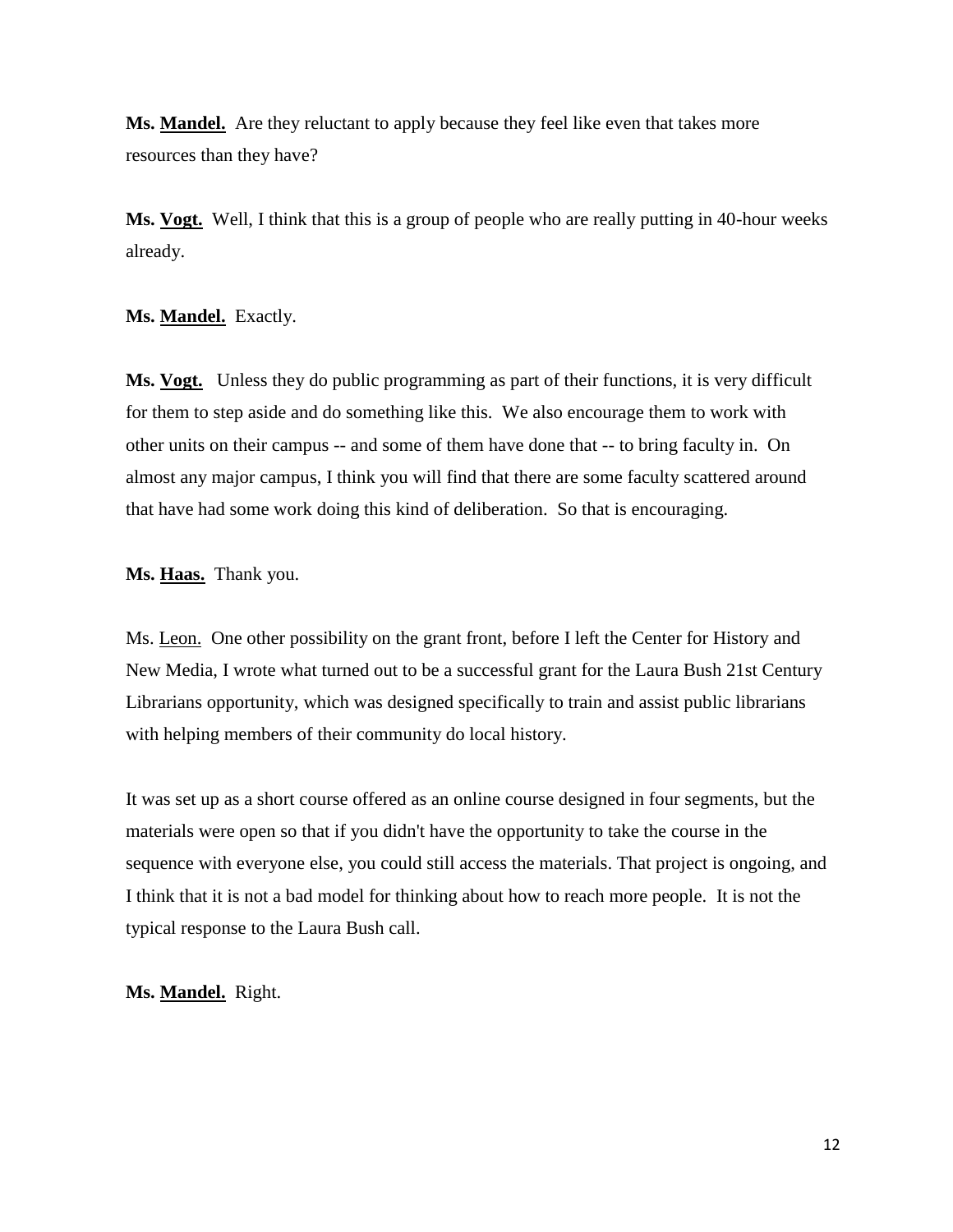**Ms. Leon.** Most of the responses to the Laura Bush call are about library schools and information schools training rising librarians and archivists. This was really about more professional development in the field.

**Ms. Mandel.** Did it get taken-up?

**Ms. Leon.** They are in the process of doing recruiting for the course participants at the moment, so I am a little less clear about how it is going. That is the beauty of writing a grant proposal; the plan could be perfect, but we will see how it goes in the end.

**Ms. Skaggs Speth.** I would like to mention the McConnell Center and its work with civics education. If you look at this from a State perspective it goes back to educational requirements set up by the State and what they are emphasizing.

Because of a lack of promotion in Kentucky for U.S. history as well as civics education, the McConnell Center undertook its own path to work with social studies teachers within their organization as well as to sponsor what we call teacher scholars, because we have McConnell scholars who are our undergraduate students that are selected for that program. Teachers can apply to be teacher scholars. They are supported by the McConnell Center and attend seminars. They come to the archives. We talk to them about the archives, although the archives weren't open, but they at least got an understanding of what archival materials were. They went through the exhibit. They did things like that together. They traveled here as a group and other places as a group to learn more about our country and our government.

We also employed a civics education coordinator who worked with these teacher scholars and also with the students. Unfortunately because of budget cutbacks, we lost our civics education coordinator. We hope that position will be restored in the future. We have been able to keep up some of the work with our teacher scholars over time, even though we don't have that coordinator. This program was our way to enhance the opportunities for social studies teachers that they weren't getting from a State level.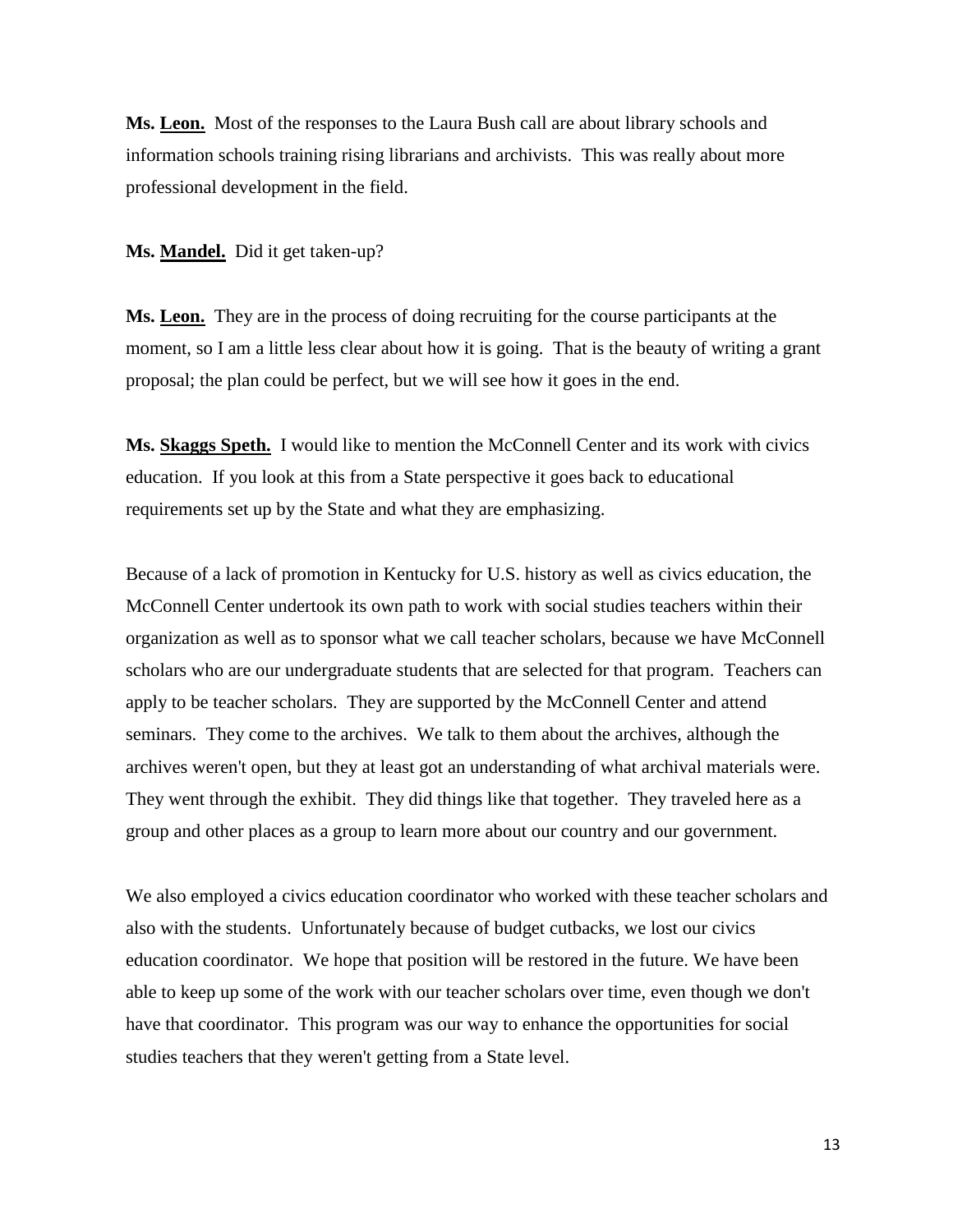**Ms. Mandel.** So it took having that coordinator position?

**Ms. Skaggs Speth.** Yes, they have continued somewhat but not at the same level as with the coordinator position.

**Ms. Mandel.** That started it off?

**Ms. Skaggs Speth.** That started it off, right.

**Ms. Koed.** It also occurs to me that this gives a great opportunity to form collaborative relationships with public history programs and archival training programs at different colleges and universities. I know, for public history programs for instance, they are often looking for projects for graduate students to work on that are group projects, projects that draw on local resources, and particularly local archival resources and local historical societies. And I know at UC Santa Barbara, where I did my graduate work, they were always looking for really interesting local history projects that their students could work on. I think it would be a terrific collaboration for that.

**Ms. Mandel.** That is a great idea.

**Ms. Haas.** Any other comments? Thank you, Carol. At this time, I would like to turn to Deputy Clerk Bob Reeves to talk to us a little bit about the future of the Clerk web redesign and how that fits into this discussion.

**Mr. Reeves.** Good morning. I am not sure how many of you are aware of the new Clerk website currently called clerkpreview.house.gov. It is public, and it has been for about a year now. The focus of the site, besides having a new, clearer graphical design and the new Clerk logo, is on what is happening in the House today. It has a legislative focus. It is also created with responsive design techniques so it is mobile friendly.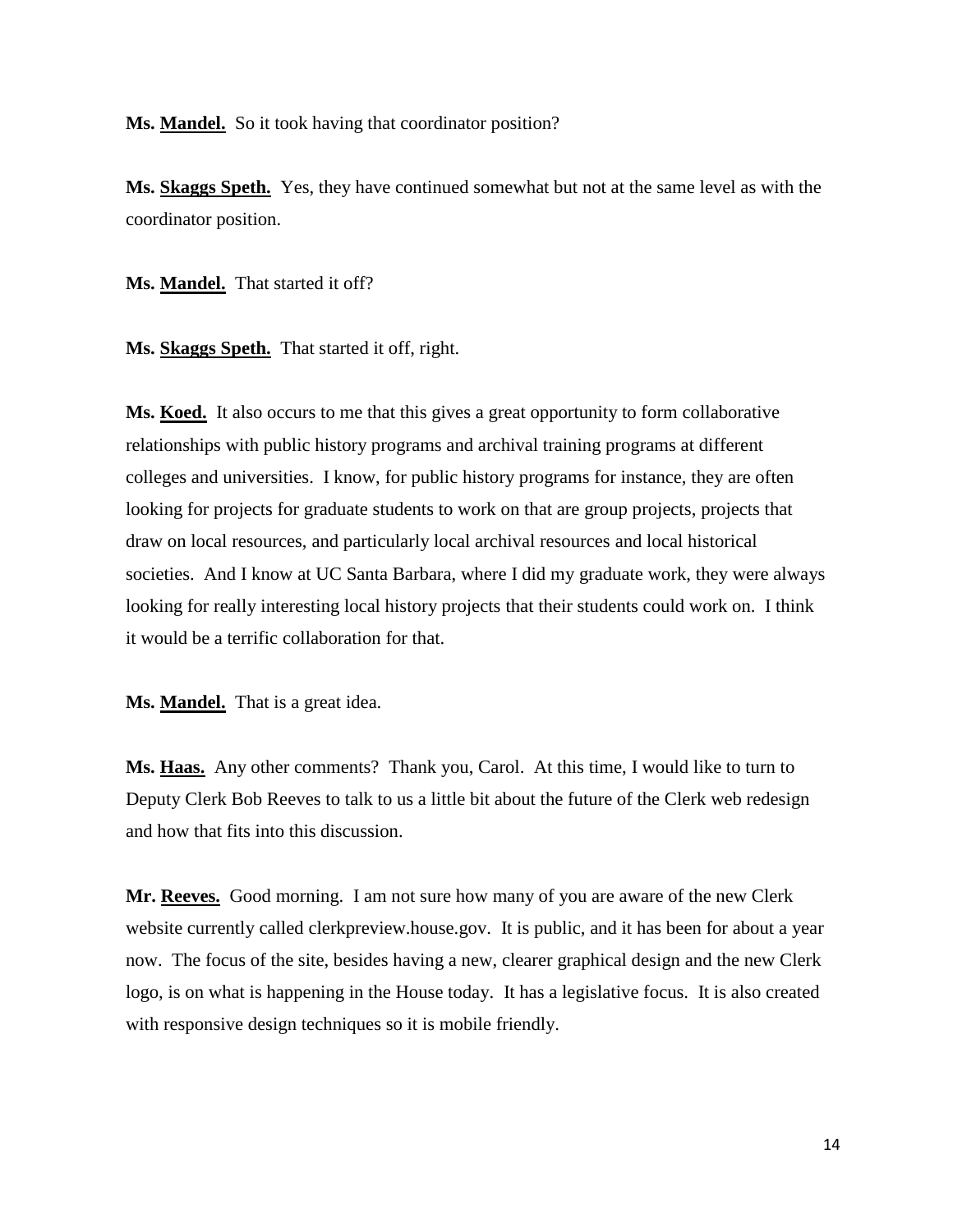Because we are not in session today, what you see up on the screen is what happened on Friday. It has an integration of the floor summary, includes whatever bills were discussed, which we only had one on Friday, and whatever votes were taken. From our docs.house.gov site, we also pull in what the schedule was for that day for committee meetings.

We are using House Live 2.0. The difference between House Live 2.0 and House Live 1.0 is that it is a high-def feed, and also the player we are using allows you to do a rewind. So if you miss something, you can go back and see it. It is not just a play-forward type of environment.

The other thing we have added is a vote search. Under legislative information, you can scroll down to roll call votes. Prior to creating this, we did a survey of House Members and found that 80 percent of House Members either displayed their votes on their web page or linked to us, and sometimes to the Library of Congress so that you could see the votes. Leadership in both parties displayed it.

We created a vote search. You can see on the left-hand side there is a lot of different criteria that you can search by. One of the things that you don't see there is Member name. So the Member name, we decided, was not an efficient search at the first level. I will show you where we can get to all that information. If you go down under the details of a given vote it shows you all the things about the vote such as the name, passage, and how many yeas and nays. At the bottom, it is a spreadsheet-like display. In this you can sort by different things, such as by State.

We do have different categories that you can use. You can search all parties, or you can search by Republican or Democrat. You can go to a State to see all the Republicans in Louisiana that voted yes. You can sort by everyone who voted yes, or everyone who voted nay. It gives you a lot of different capabilities once you are within the fields to focus on what you are looking for.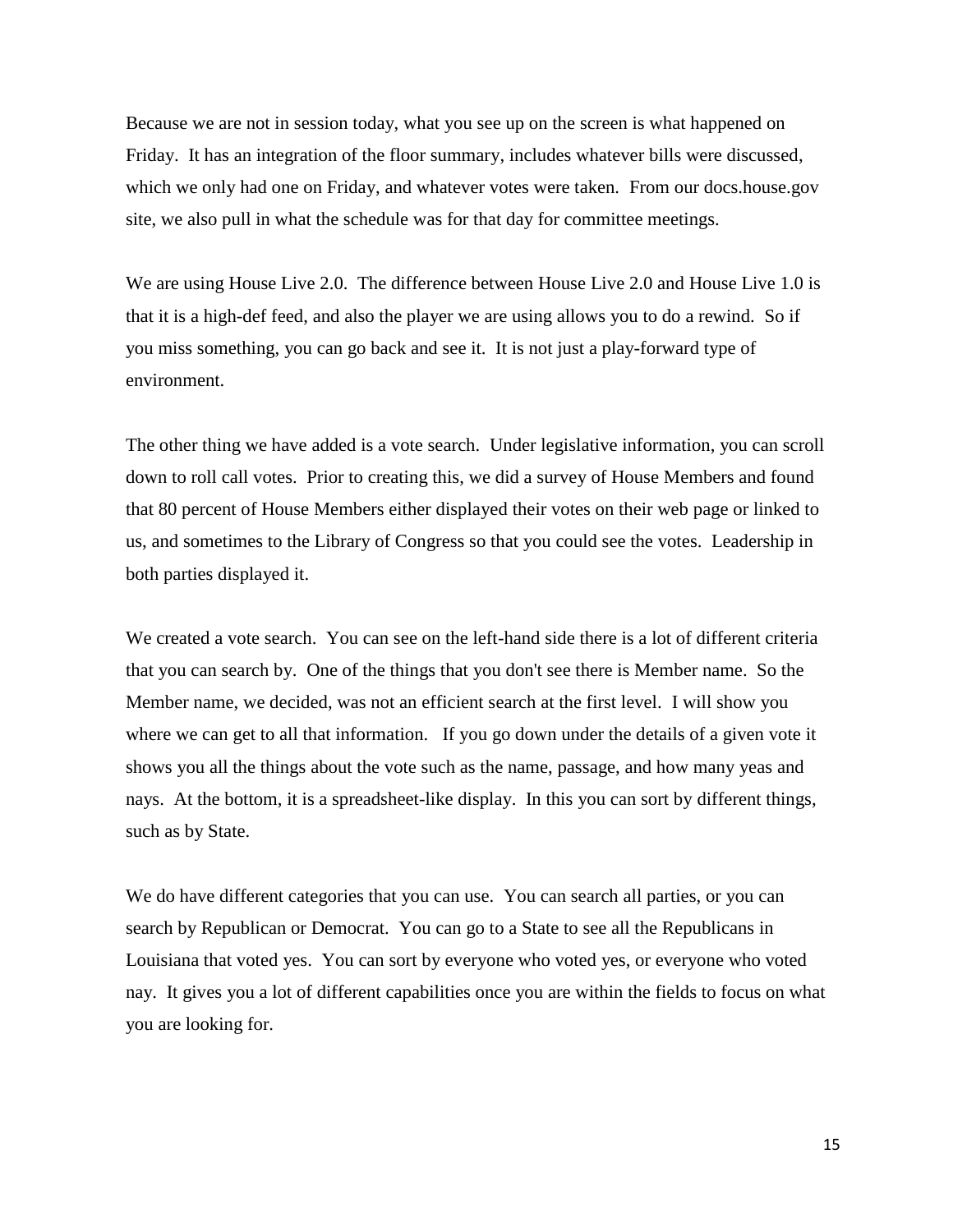Let's go to Member information. Under Member Profiles, another way to find the individual vote is if you click on a given Member. When we click on Mr. Abraham, besides displaying all of the particulars about his office address and committee information, we display the last 100 votes for that Member. There are two different ways you can get at the search criteria. The website is currently in release 3.0. We are calling it alpha because not all of the pages of the current website have been reformatted or redeveloped in the current style.

We have also been going through a lot of behind-the-scenes changes. We have developed a completely new data model which we are using for all of the websites called application program interfaces (APIs). They are programs that allow you to get to the data without having to create files. We are using those to display all of the data that you see on the website itself. Our goal with the APIs is to share internally within the House, also share it within the leg branch, and then eventually release it to the public. That will be the way going forward that we are looking at being able to share information from a transparency perspective.

One of the things that would be of interest to some people in this room, as we expect to be in full beta release by the end of the year, which will mean all the pages have been updated, included in that is a bio guide redesign. So I know that several folks are interested in that. Hopefully, by the start of the new Congress, you will be able to see all these things functioning fully and ready for the new Congress.

I am going to turn it over to Kirsten Gullickson. Kirsten is going to go over another project we have been working on, which is called the Posey Comparative Print Project. Thank you.

**Ms. Gullickson.** Good morning. Thank you for the introduction. I will just put my slide up here. My name is Kirsten Gullickson, and I have the privilege of working in our Legislative Computer Systems division in the Clerk's Office. I am an IT practitioner. So I often find myself in front of IT folks, and I often have to do a little education.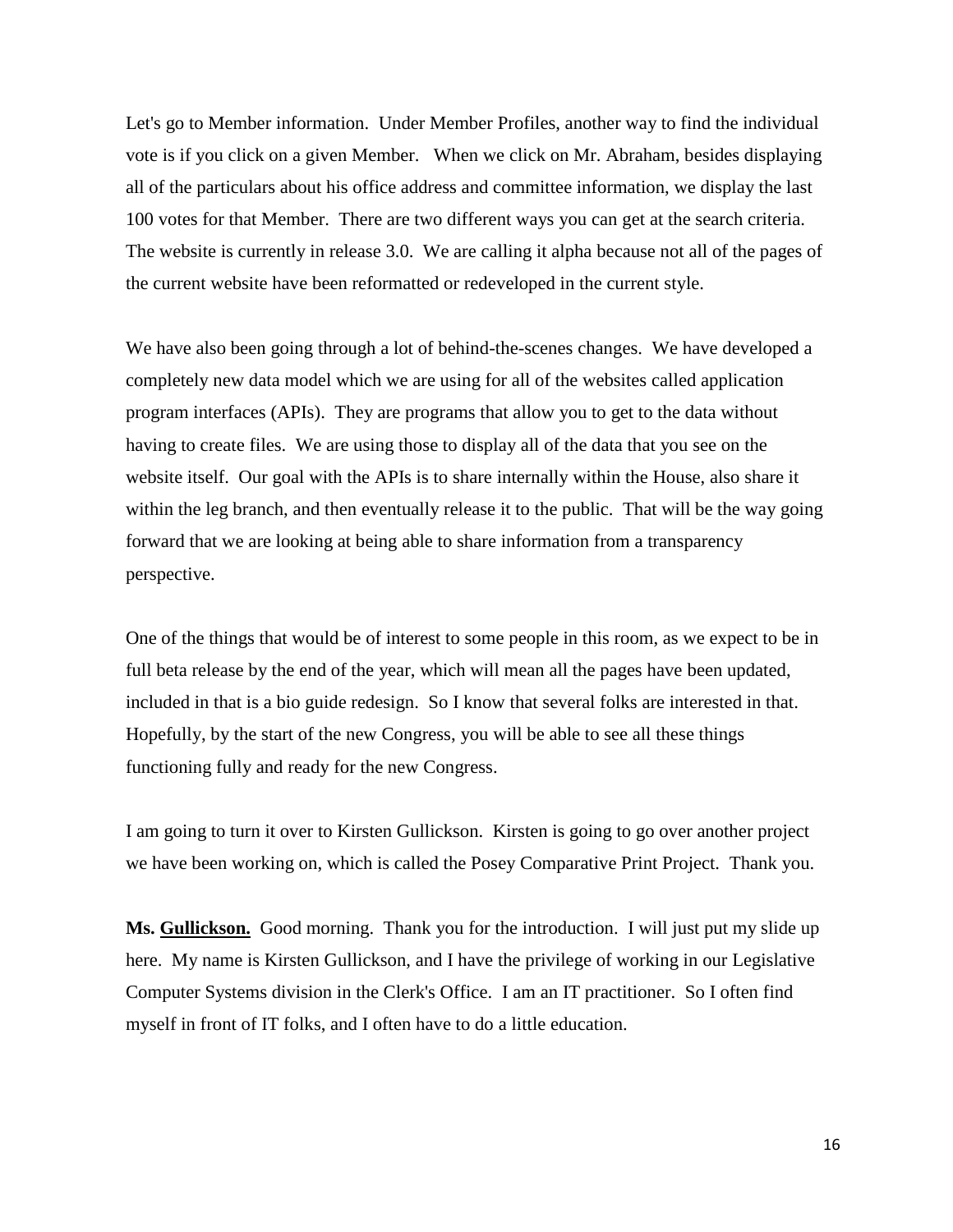Our challenge here, not only for the United States House and the United States Senate but across the world, is to prepare, manage, distribute, and archive all of our official records. The official document record -- and this is the sticky point when I am with new IT folks trying to learn our data -- is that we have an official document that is textual. It has wet signatures. The Clerk and the Secretary sign them every day. Our new staff forget that this is the official record. Then we have to manage the digital layer.

I am really excited to be able to talk about our digital layer today because it is going to allow us to provide some exciting tools to our Members of Congress. With the digital layer we will have the ability to see our records on all the devices that we carry. Our Members in both the House and Senate really want to be working this way. We know anecdotally that there are some Members who still like the paper. We know our floor staff still like the paper. But digital is where we are going, and I appreciated all your comments about interoperability and open data use because the data format that I am going to talk about really allows us to do that.

We also know -- I always remind people -- and this is what is foundational to some of the tools that we are building -- yes, we need the scanned version. If that is all we have got, scan it in, put it up, but we also have to put a digital layer under that gives us more than the scanned PDF. And what is that? It is machine-readable formats. The Deputy Clerk and I have been working for years on an XML format that is going to allow us not only to preserve the typesetting, but also have what we need in the XML document; the digital layer to print the paper, but we need to add semantics to it.

Some of you might be interested to hear we are working on a project with GPO and the Office of Federal Register to improve our generation to the XML data format called United States Legislative Markup. We will be able to make some exciting announcements later this summer about it. United States Legislative Markup (USLM) has allowed us to create a new software solution to do comparative prints. It wasn't a project that we necessarily were ready to do, but thankfully we had the XML format underlying the data. When we had a new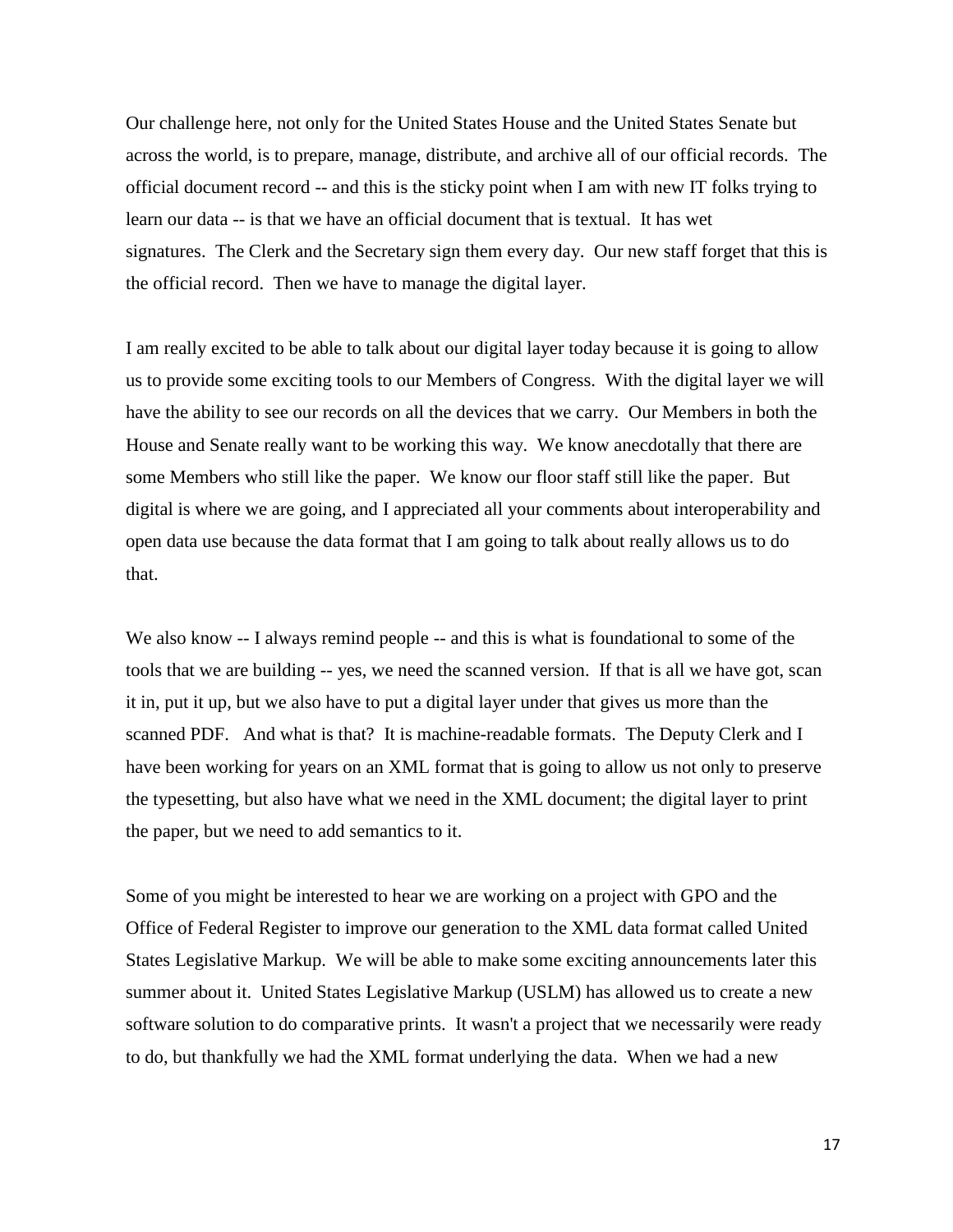House rule implemented and passed in January of last year, we were able to meet the deadline which was December 31, and put a project together.

Basically, what the rule said was two things: In certain places in the legislative process, tell us how the underlying bill changes current law. So that is a really complicated comparison. Take an amendment in a bill and go out and find the current law, which we don't have unified law in Congress, in the Federal Government. We have non-positive law and positive law. There is a great website if you don't understand what that means. It doesn't matter for this presentation. But we have to go find that current law, that section, and we have to take it out of the bill and then do a comparison. We have been able to do that for a few years now. We use a legacy tool to update and meet this provision, and I will show you some outputs, and you will see the output, and it looks very dicey when you look at the output. But our new tool that we built last year was to meet clause 12(b), to take one bill document and compare it with the other bill document. Here in the House we have the House Rules. So our House Rules Committee often does a committee print. And what they usually do is just string a series of bills together, and they might make some technical changes. Members need to see those little words that have been changed between the reported bill and the committee print. And so we were able to take our XML format and get two comparison prints.

The difference between using XML and, say, using Microsoft Word or some other open format is that we can do a match in the front end. So, if section 5 all of a sudden becomes section 10, there is not only the text itself, but there are things in the XML markup in the digital format that allow us to compare section 5 to section 10 so that we are telling the Members: Hey, the word "red" turned "green"; or 5,000 became 5,500; or "shall" became "will," and "will" became "shall." It has been really great to work on this project and provide that tool.

But, again, the short-term work was to meet the December 31 deadline. We were able to do that. Our longer term vision with this tool is to not only add and modernize the comparison between a bill and current law, but also to show how a simple amendment being enacted to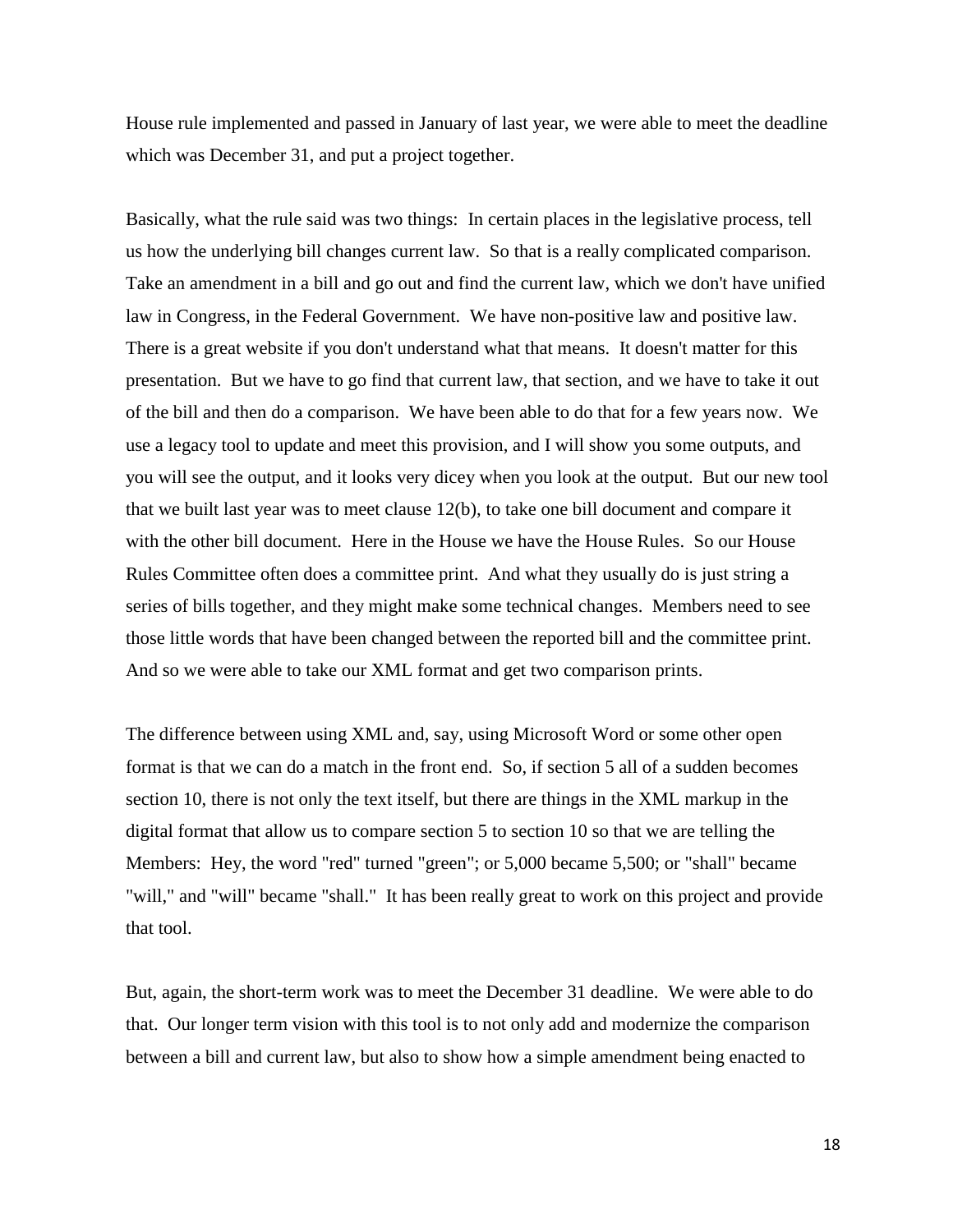that bill shows the differences, and bring that all into a web file. Hopefully then we can open it up to all the Members and staff here in the House.

Right now, the tool is only being used by our Office of Legislative Counsel so that we can continue to ensure that it is doing comparisons accurately. They are often drafting the two documents that are being compared. So there is a built-in quality assurance check at that time.

This is a sample screenshot of the comparison, and in this example we are doing a characterby-character comparison. And so you will see, when you first start reading it, particularly down here in this section, it takes your eye a little bit to see the comparison because it is character by character. We are going to get a more accurate match though. The output -- if the House rule calls for this output--we post all the output on docs.house.gov. In docs.House.gov, we are using permanent and durable URLs that help us.

In this example, we have staff in the Rules Committee that have access to upload the documents. Here is one. What we were able to do, because we were able to modernize it, was to add color and typesetting to show the additions and the deletions. This is being displayed in PDF format. There is HTML in the background. That is the output. Occasionally they will put that HTML up, but right now, they are most comfortable with the PDF since there are Members that we know who do want to print it out.

Again, the format in the background is a United States legislative markup in XML. It is our own standard, but we are incorporating an international standard called the Oasis LegalDocumentML as well as HTML. So we have a lot of international standards that we can use so we can accommodate the particulars that we need for Federal legislation. Are there any questions?

**Mr. Ferriero.** Yes, I have one.

**Ms. Gullickson.** Yes, sir.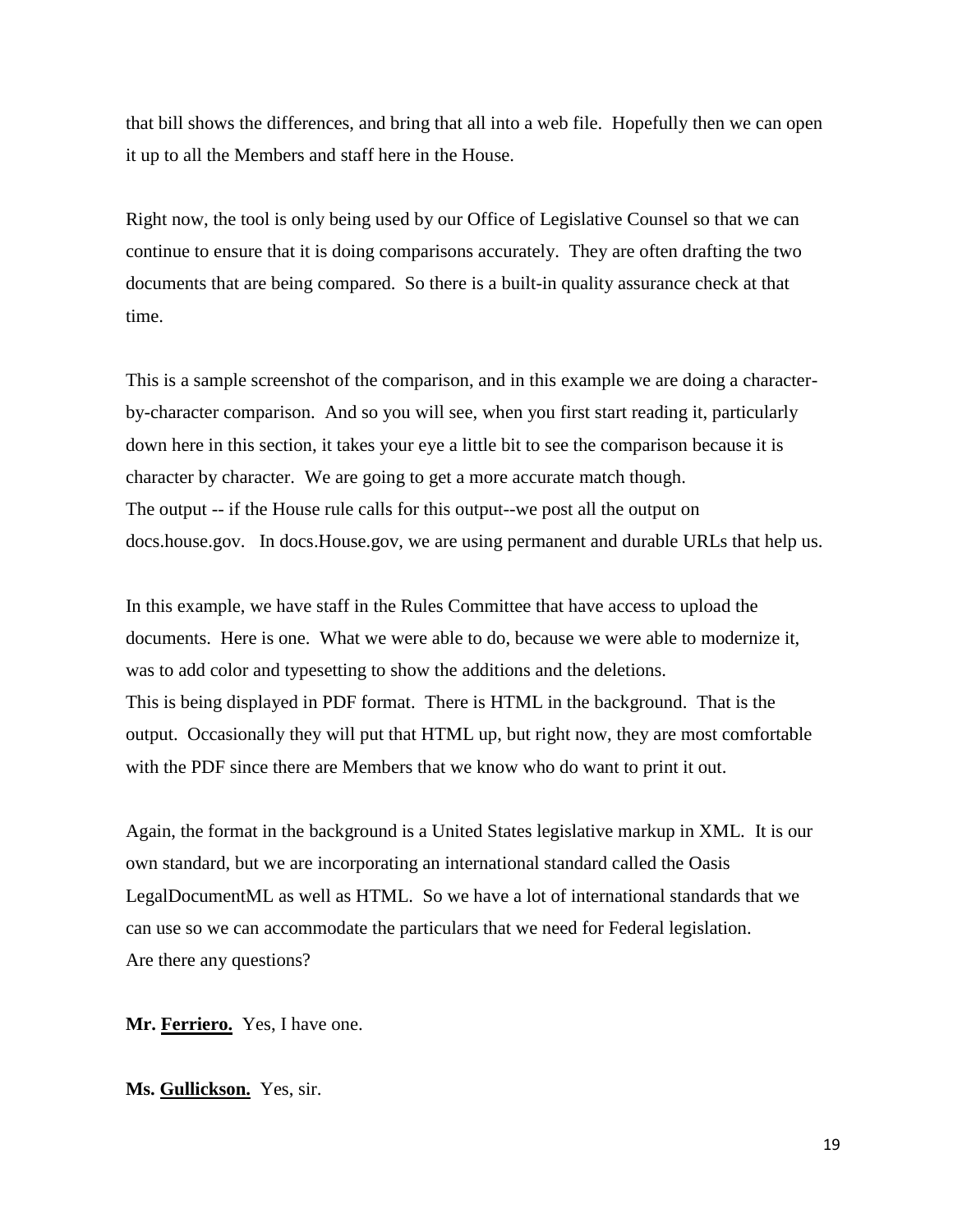**Mr. Ferriero.** Is the intent to make this available to the public?

**Ms. Gullickson.** That is my intent.

**Mr. Ferriero.** Well, as the guy responsible for the Federal Register, I think this would be incredibly useful and important to the American public to see -- to better understand how our government works but also to see government in action.

**Mr. Reeves.** Do you mean the results, or do you mean the actual tool itself?

**Ms. Mandel.** I mean the results.

**Mr. Reeves.** That is now available.

**Ms. Gullickson.** Yes. These results when they post them are available now.

**Mr. Ferriero.** Where?

**Ms. Gullickson.** Docs.house.gov is a public repository.

**Mr. Ferriero.** But that is not the place where people go to comment on proposed legislation.

**Ms. Gullickson.** Correct.

Mr. Reeves. Is it also on the Rules Committee website?

**Ms. Haas. It is.**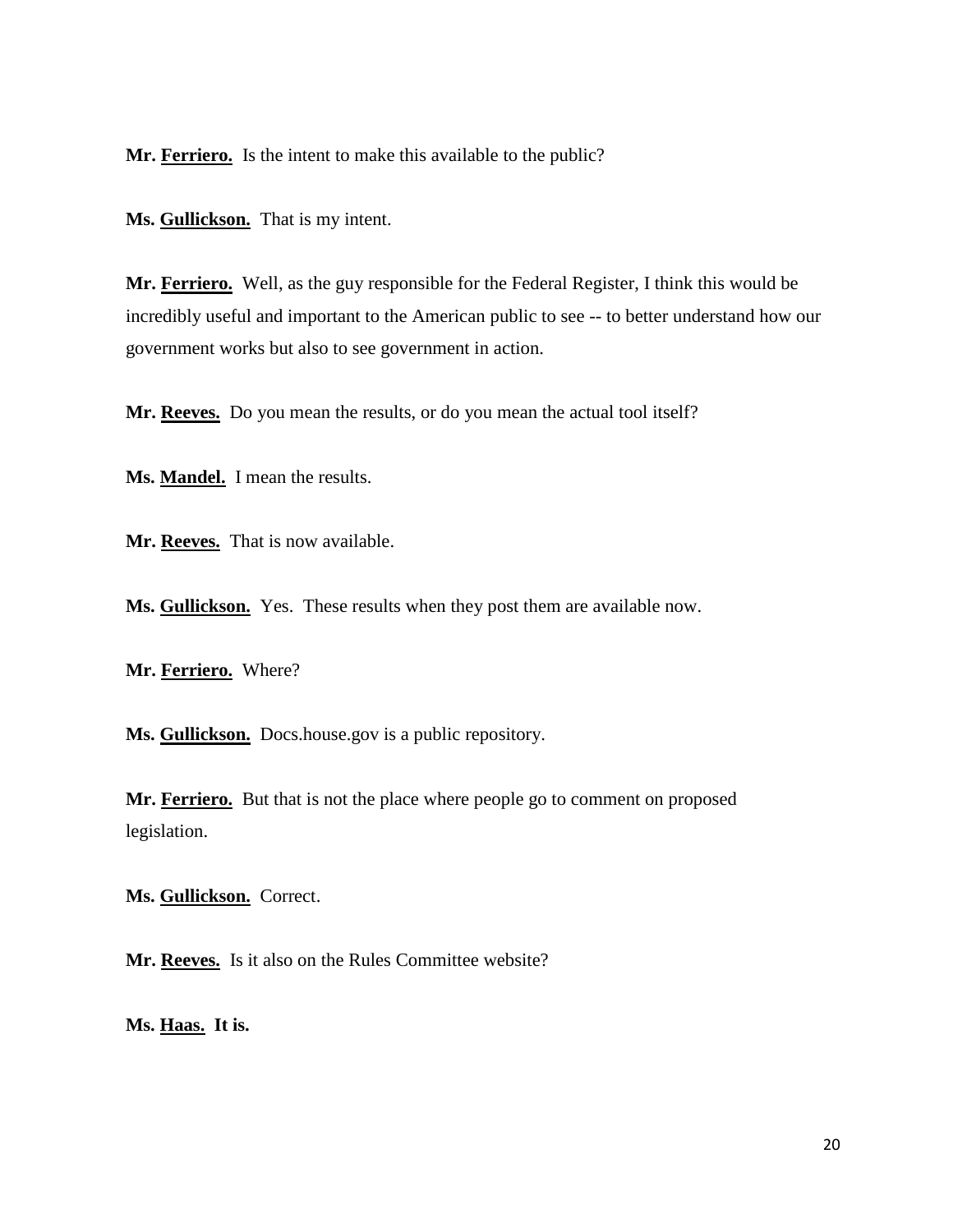**Ms. Gullickson.** Yes. The Rules Committee occasionally will post it if it comes up during their work. But, yes, your point is very valid. It is very in the weeds in the legislative process. We are trying to build the future phase 2 using APIs. We should be able to then share pieces of the tool with our legislative branch partners, our data partners, and maybe expand the use of the comparison. And, again, with the underlying XML format, it is going to provide us some flexibility to do that. We are working with OFR folks on some of that, and GPO is running a really big project for us. It has been really exciting.

## **Mr. Ferriero.** Great.

**Ms. Haas.** Thank you.

**Ms. Gullickson.** Thank you.

**Ms. Haas.** As Kirsten said, this was a project we weren't expecting. She and her team, led by Bob Reeves, have been doing an excellent job, and we are excited about where it is going. There is still a lot of work, and I think we are trying to take a thoughtful approach in how we do it. I am looking forward to working with all of our legislative partners too.

Before we wrap up this segment of the meeting, I would like to turn it over to Richard Hunt to give us an update on the GPO renovation space and how things are going there. Richard.

**Mr. Hunt.** Thank you, Karen. I would be happy to.

I would like to note that the effort to create sufficient record storage space for the future growth of House and Senate records began in discussions before this committee in 2014 and that that has resulted in Building A space, which is 50,000 cubic feet of storage, plus the restricted storage area, will be coming online later this year.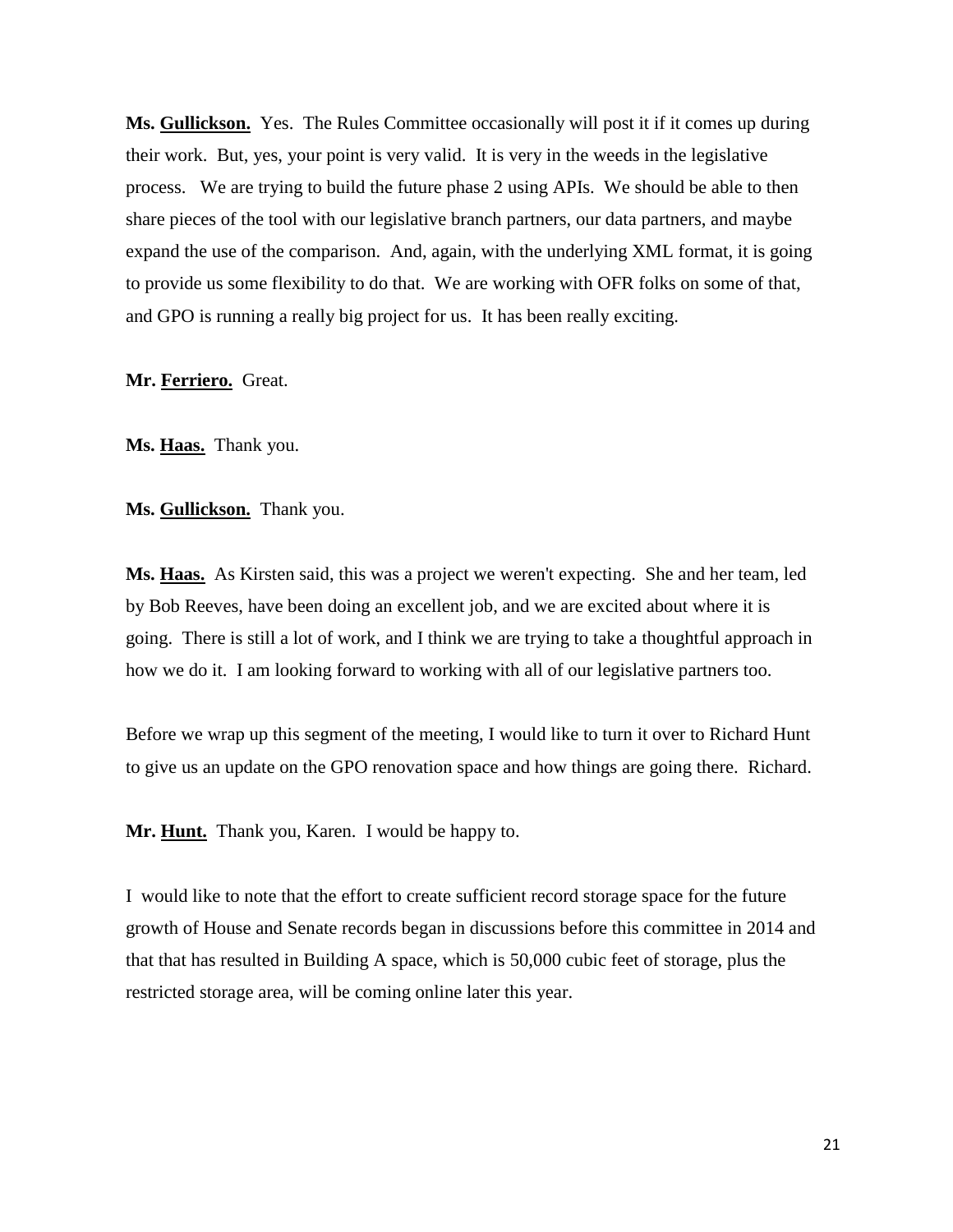Last June, when I reported on the status of Building A, we were at the point where GPO was waiting on submission of bids for the project. And following the June meeting, GPO awarded a contract in August, and preliminary work began in September.

In the current construction highlights from last week's update meeting, we learned that the major effort is now focused on the installation of the heavy machinery for the HVAC systems. If you came by North Capitol Street this weekend, there was a huge crane out there that was lifting that machinery onto the roof, and it is also being installed in all the mechanical rooms for the record storage areas. Last week, the first installment of shelving arrived, and they are beginning to install the shelving in the space as well.

So the schedule for contract completion of Building A is November 3, but the contractor is working diligently to have construction substantially complete by the beginning of September. They also have a target of having one of the stand-alone storage units in the space, about 8,000 cubic feet, ready for us to occupy in September as well, if that is possible.

The certification of the restricted area space by the accrediting agency will take place after we have occupancy of the entire storage area. The move plan when the space is turned over to us is that House and Senate records temporarily stored at the Washington National Records Center, about 4,500 cubic feet, will be moving into Building A. There is an additional 2,500 cubic feet of House and Senate records in borrowed stack space at the downtown Archives building that will move as well. Our target is January of 2019. All new accessions of House and Senate records will be sent directly to Building A.

For Building D, the cavernous space that Julie referenced, that is 100,000-plus cubic feet of storage, the appropriation for that work was secured in the Fiscal Year 2018 Consolidated Appropriations Act in March of this year. The National Archives is in discussions with GPO about the project timeline ahead and wants to move into the design phase as soon as possible. I will have more on that front at the next meeting. There are ongoing negotiations right now.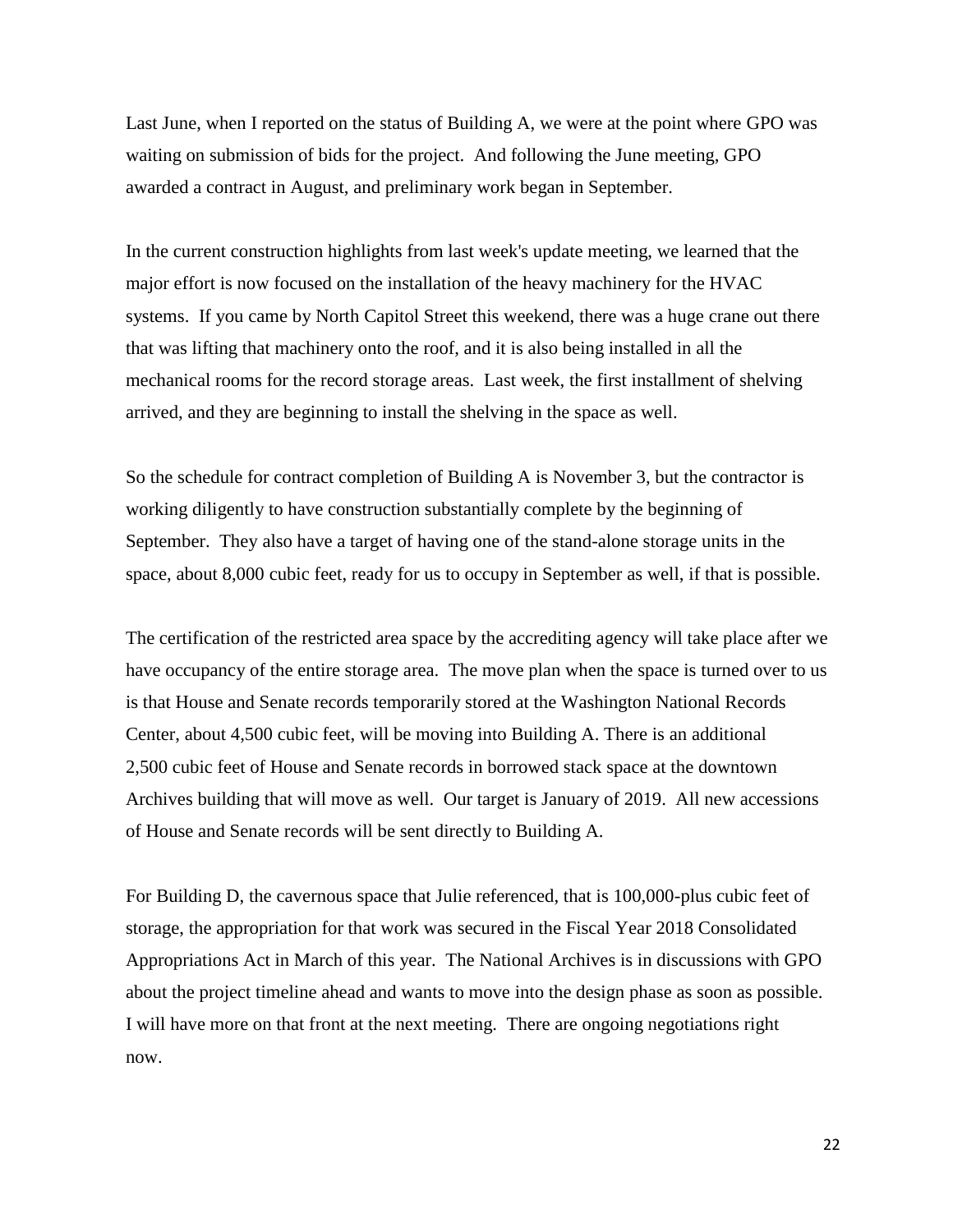**Ms. Haas.** Okay. Any questions or comments for Richard?

Mr. Ferriero. Remind me how many square feet in Building A?

Mr. **Hunt.** Building A was about 24,000 square feet.

**Mr. Ferriero.** Thanks.

**Ms. Haas.** And we are anxious. As Richard knows, we have had ongoing conversations about the readiness by the end of later this year to receive congressional records. So we appreciate all the work that is being done.

At this time, I would like to turn it over to our House historian, Matt Wasniewski, for an update on his projects.

Mr. Wasniewski. Thanks. I am going to use the monitor. Last month, to commemorate Asian Pacific Heritage Month, our office, in cooperation with the Clerk's Office and the Committee on House Administration, published "Asian and Pacific Islander Americans in Congress, 1900 to 2017." It is the final book in a four-book series mandated by the House and the Senate. We have spent 15 years on that series. So we are happy that it is coming to a conclusion.

In scope and structure, the book, which you have at the table, is very much like the earlier books in the series. It chronicles, as we did for Women, African Americans, and Hispanic Americans, their congressional experiences, and that is the focus. Like these other publications, it is also featured in its entirety on our website.

I won't spend a lot of time going through this, but you can click into individual Member profiles. You can then also look at the contextual essays. For the book, there is an introduction and three contextual essays broken down by sections. These are wonderfully illustrated. The Art and Archives Office helped us pull a lot of great images; some from their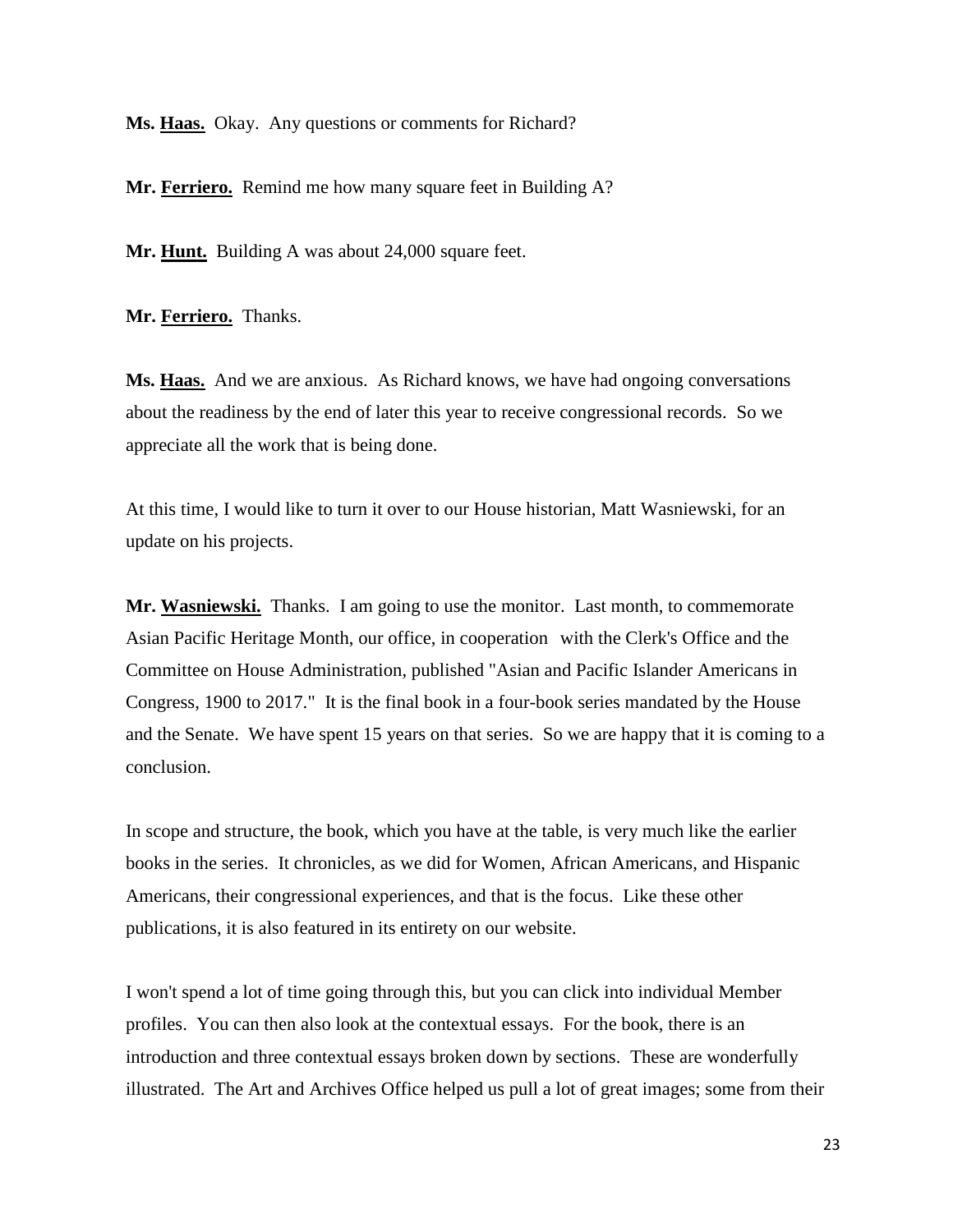collection, some from National Archives, some from the Library of Congress. In addition, we have, as we have with all other exhibitions, if you want to deep-dive into the historical data Congress by Congress, you can access that as well.

So, unlike the other books, though, which were comprehensive updates to earlier editions in this series, this one is the first of its kind. For a number of decades, there were very few historians who studied the careers of Asian Pacific American Members. In fact, at the press conference announcing the creation of the Congressional Hispanic Caucus in 1994, a reporter stood up at the back of the room after the main event and asked a question and said: Well, who was the first Asian Pacific American to serve in Congress, and how many have there been? And it turns out no one knew the answer to that. Norm Mineta, who was the group's first chairman, admitted: We have to write our own history.

This book follows a 120-year narrative that begins with America's 19th century empire in the Pacific, and it continues into the 115th Congress. As you might expect, the story is dynamic and complicated. And at times, it can be troubling; at other times, it can be remarkably inspiring.

There have been a total of 60 Asian Pacific Americans who have served in Congress since 1900, the year that Robert Wilcox, a Delegate from the territory of Hawaii, Hawaii's first Delegate, took the oath of office. Much of the story revolves around, in the early part, those Hawaiian Delegates and Philippine Resident Commissioners as well, all of whom served before World War II.

Like Wilcox, many of them have disappeared from the narrative of American history. Some of their stories are being told here for the first time. Other Members, later Asian Pacific Members, stand out as legislative titans because this book, of course, also covers individuals like Daniel Inouye and Patsy Mink. And perhaps a reaffirmation of that old adage that nothing under the sun is truly ever new, at the heart of this story is Congress' role in American foreign relations and in immigration policy.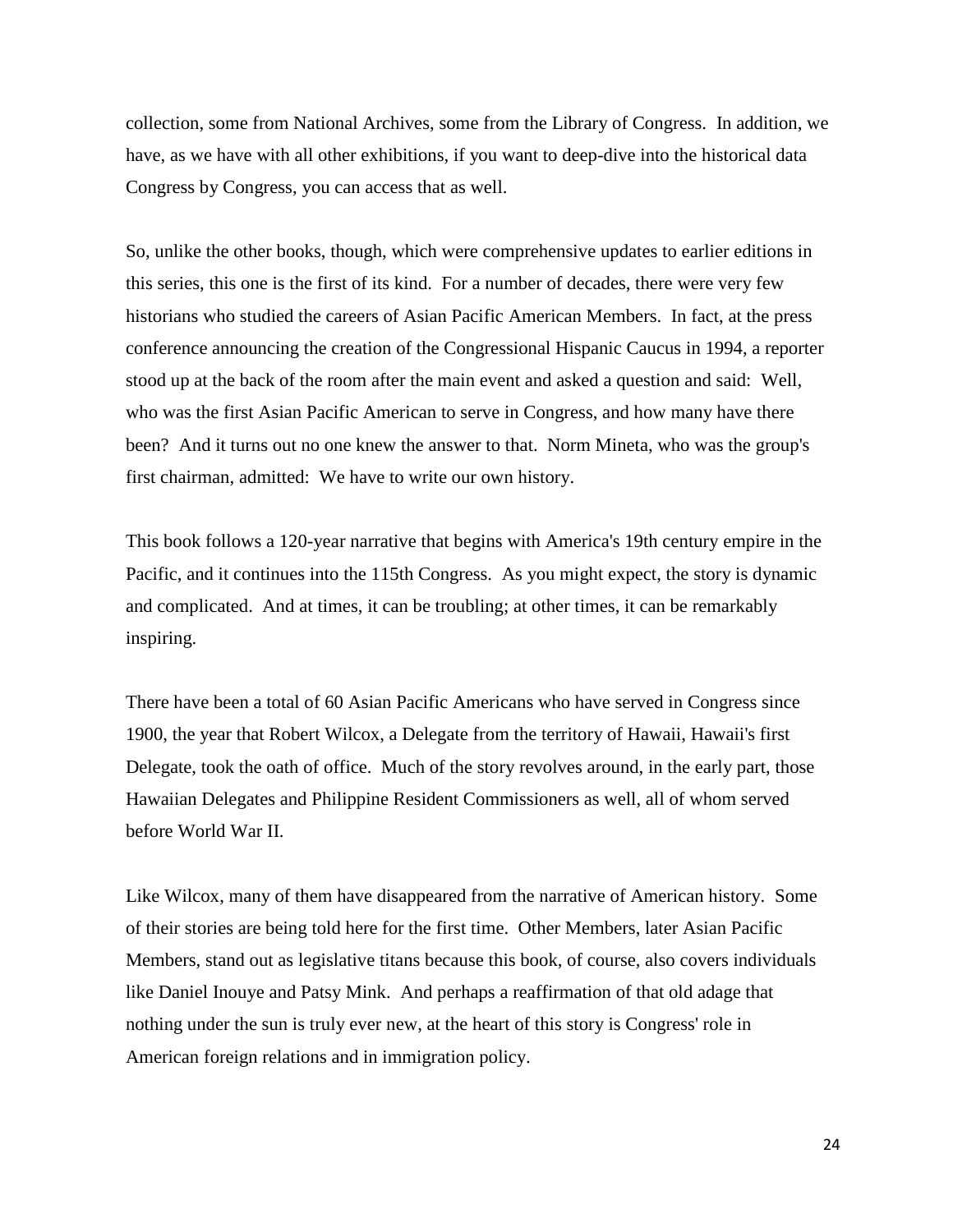Our partners in the Clerk's Office of Communications and the Office of Art and Archives made this book possible, again with design help and also with research on images and Member manuscript collections.

The Congressional Asian Pacific American Caucus unveiled the book on May 16. Copies were distributed to Member offices later in that week, and an accompanying e-Book is also available for download from the Government Publishing Office website. So we are very pleased to have this book published.

One other thing I wanted to share with you, and I talked about this to the committee a while back, is an oral history project that we have been working on to commemorate the centennial of the Jeannette Rankin election to Congress and the careers of early women Members. The 115th Congress continued to be a very busy time for us in terms of collecting oral histories. In late 2017, we reached a milestone when we recorded our 300th oral history interview since the program's inception in 2004. A big part of that work the last 2 years has been on this project, where we have been interviewing former women Members of Congress and former women staff who held unique positions and have unique stories to tell about the institution. This project is again, part of the Rankin centennial commemoration.

To date, we have conducted about 40 interviews. They are divided into a couple different categories: Members, staff, and then also children of Members who have unique stories to tell about the institution. These individuals cover the political spectrum, and their service dates go back, in the case of former Members, as far back as the 1960s, and for staff to World War II. So we have a broad range, in terms of years and decades covered. Most of these, again, are available on the website here. Click into the "Representative" section of the site.

We also recently found out that C-SPAN is going to be featuring a number of these interviews in their entirety in the coming months. We expect that, when the project winds down, we are going to have roughly 50 interviews as part of this collection. And, again, our partners in the Clerk's Office have helped make this possible.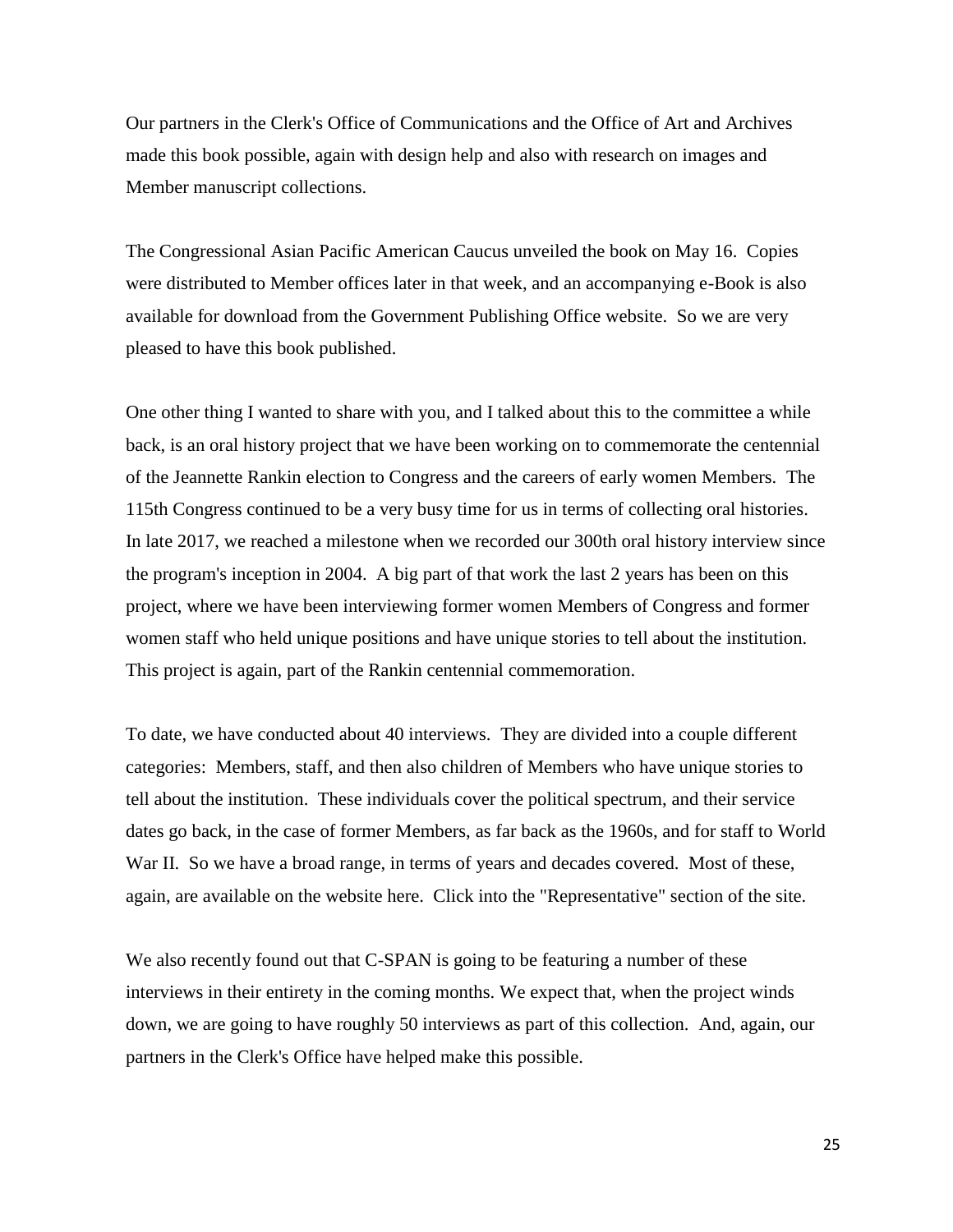One other thing -- and you will be seeing this in the future up on the site. Last week, the Congressional Baseball Game was played, and that is a tradition in our part of the world that goes back to 1909. It has a rich history. We have an exhibition up on the site that talks about the history of the game.

Last week's game was played June 14, which was the 1-year anniversary of last year's attack on the Republican practice on June 14, 2017. About a month after that event, our office started recording oral histories with a number of the principals who were there on the field that day, and others who have a long association with the game, to capture their memories about the events of June 14 and 15, 2017, but also to capture their perspective on what the tradition of the game means to the Hill. The Art and Archives Office has an exhibition that just opened up in the Capitol basement getting at that long tradition and what it means to the Hill community.

To date, we have spoken to roughly 20 individuals. We have a few more interviews to wrap up, and they are going to be in process through the 115th Congress. But we are hoping that by this time next year we will be able to publish an exhibition on the website where we feature, just like the women's page, a congressional baseball oral history page. Thank you.

**Ms. Haas.** Thank you, Matt.

**Mr. Ferriero.** A question, Matt. Do we know if, in the collections that exist around the country of Members' papers, there are oral histories of women in those collections which might be added to this?

Mr. Wasniewski. Yes. The biggest collection that I know of is with the Association of Former Members of Congress, who did an oral history project in the 1970s. For many years it was with the association, and now the complete collection is at the Library of Congress. They interviewed roughly about 125 individuals for the entire project, about 15 of whom are women. They are the best interviews in the whole lot, because the women Members, at that point some of them were recently retired and some of them were still current, because their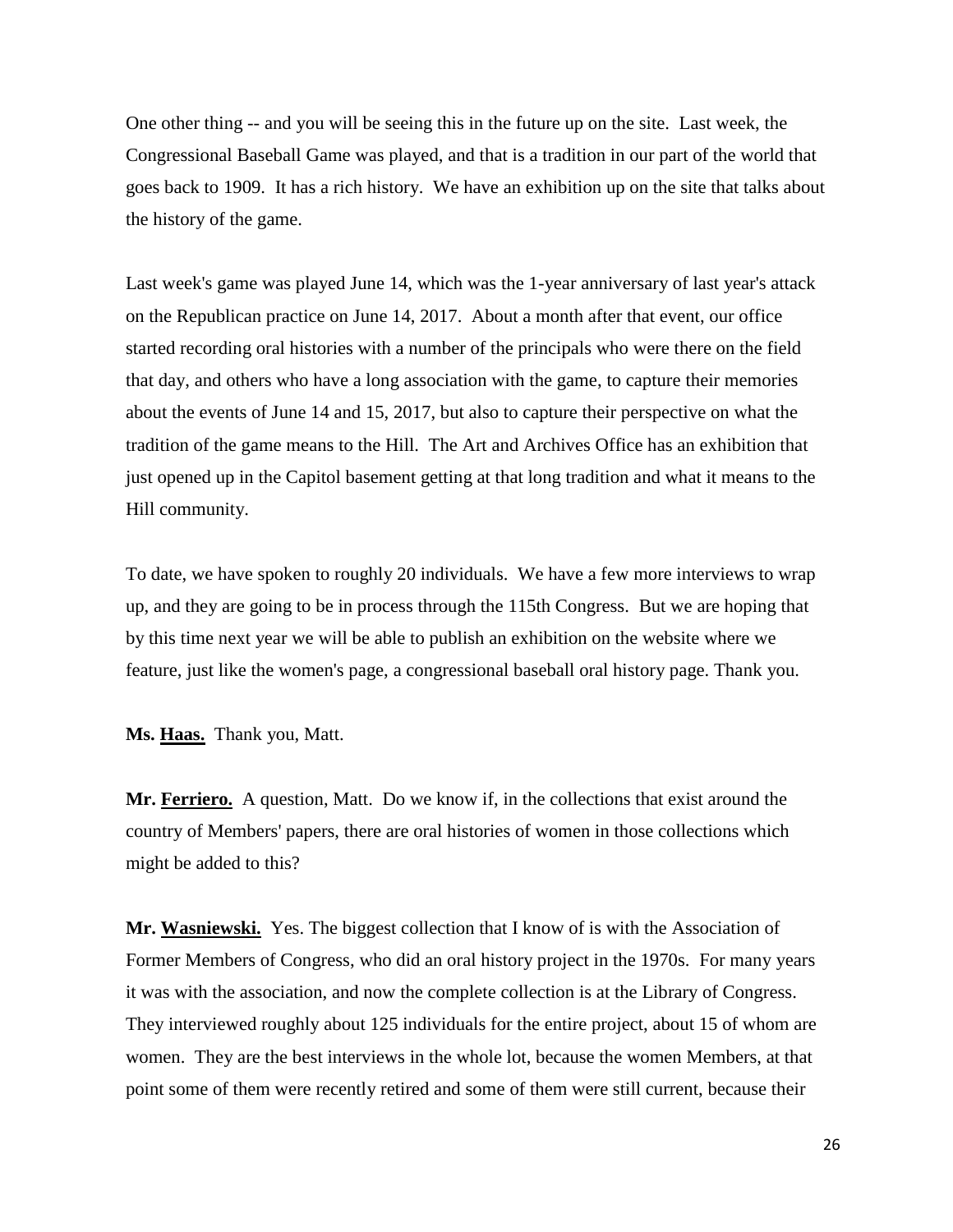perspectives in that snapshot of time in the 1970s was as outsiders on the periphery of the institution looking in -- Patsy Mink, Martha Griffiths, Edna Kelly -- there are some great interviews in that collection. That is the biggest one I know of. Women's paper collections, in terms of Members, I can't think of any off the top of my head.

**Ms. Koed.** There are a number of former female Senators who have done oral history interviews as part of their collection, and also at Presidential libraries. I will be mentioning our project in a minute here, and we are going to be pulling some of those into our project as well.

**Ms. Haas.** Great. Thank you.

**Mr. Wasniewski.** Thank you.

**Ms. Haas.** That is the perfect segue to the Senate Historian, Betty Koed.

**Ms. Koed.** Allison is going to help me out. I only have three slides, so she is going to do my slide turning for me. I appreciate that.

I am also really excited about our Women of the Senate Oral History Project. We are making great progress with it. We have completed interviews with nearly all former female Senators at this point, including Nancy Kassebaum, Barbara Mikulski, Carol Moseley Braun, Kay Bailey Hutchison, Blanche Lincoln, Mary Landrieu, and Barbara Boxer. Over this summer, we are going to be adding Olympia Snowe and Hillary Clinton. We are thrilled that we are making really good progress. There aren't that many former female Senators out there, so Matt's team has a lot bigger volume to deal with than we do, but we are trying to get as many people as we can.

I will also mention in response to your question, David, that particularly people like Nancy Kassebaum, for instance, has done oral history interviews in a variety of places. At the recent Association of Centers for the Study of Congress (ACSC) meeting at the Dole Center, I did a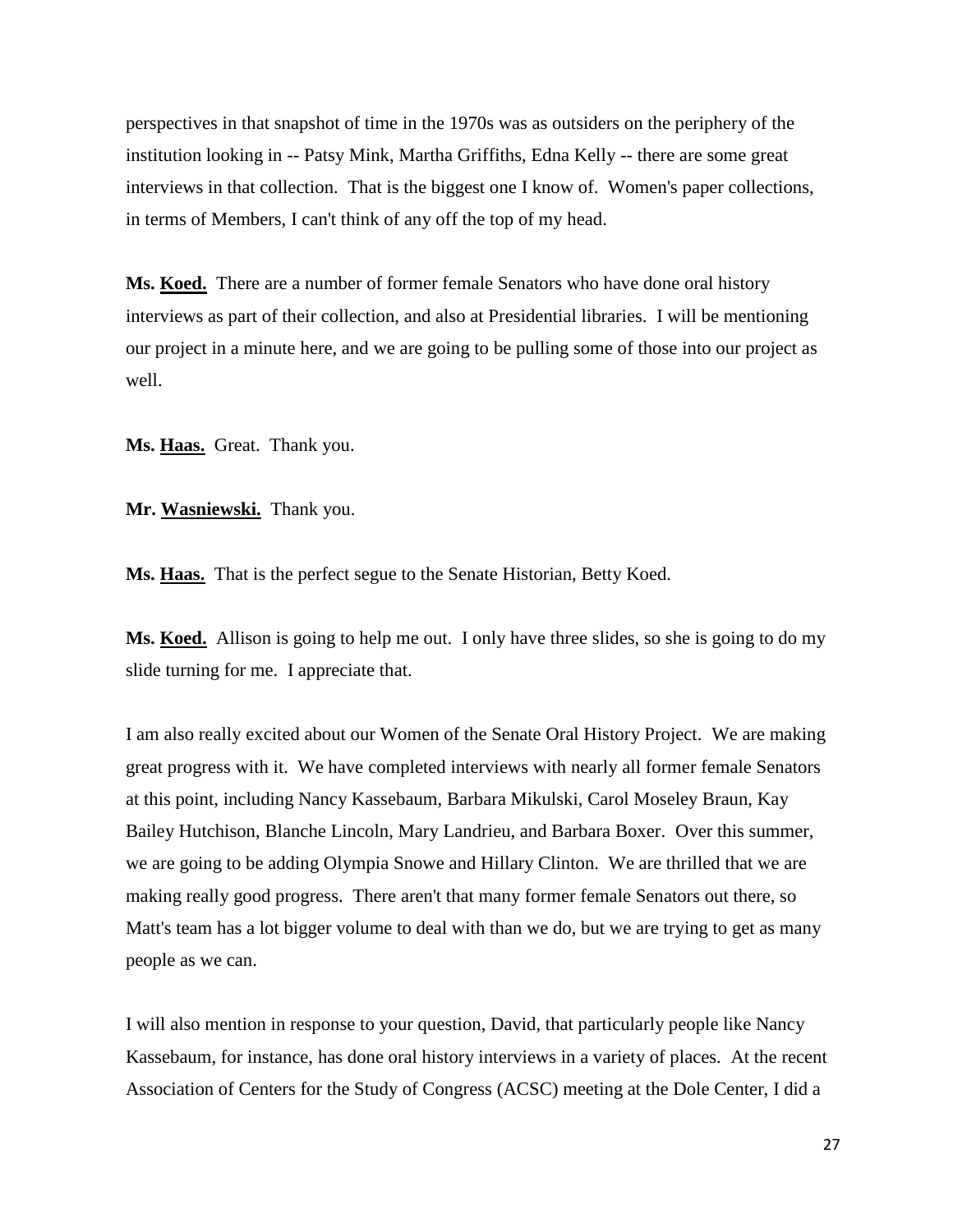televised interview with Nancy Kassebaum which was really fun. We are going to be pulling on all those resources as part of our larger project.

We have also completed interviews with a lot of longtime female staffers, and it is much too numerous to mention them all, so I am just going to highlight two of them we have done recently.

In April, I interviewed Sheila Burke. She was a longtime Senate staffer who became Chief of Staff to Republican Leader Bob Dole in 1985, and then Secretary of the Senate in 1995. During that interview, which was done on video in the Senate Recording Studio, we had this fascinating conversation about the role of women in the Senate in the 1980s and 1990s. We talked about how Sheila Burke influenced the debate over healthcare in the 1990s and also about how the institution of the Senate has evolved since that time to be more welcoming and more accepting to women in positions of power.

My colleague Kate Scott just completed an interview with Tara DiJulio, who served on the communications staff for five different Senators as well as a committee. She described how technological changes of the past decade, especially Facebook and Twitter, smartphones and those types of technology, completely changed the work of communication shops in Members' offices. When she arrived in the Senate, DiJulio was coordinating with State media via fax machines. Remember those? By the time she left, she was managing social media accounts and holding town hall meetings via Skype. She also told Kate of the challenges she faced as a young woman in an environment where she was typically the only female person in the room.

These interviews are expanding and enhancing our knowledge of the Senate in so many ways, and they will become valuable components and complements to those Members collections. It is a really exciting project.

Then, moving on to the next project, we are also making rapid progress on Volumes XXI and XXII of the Historical Series of the Executive Sessions of the Foreign Relations

28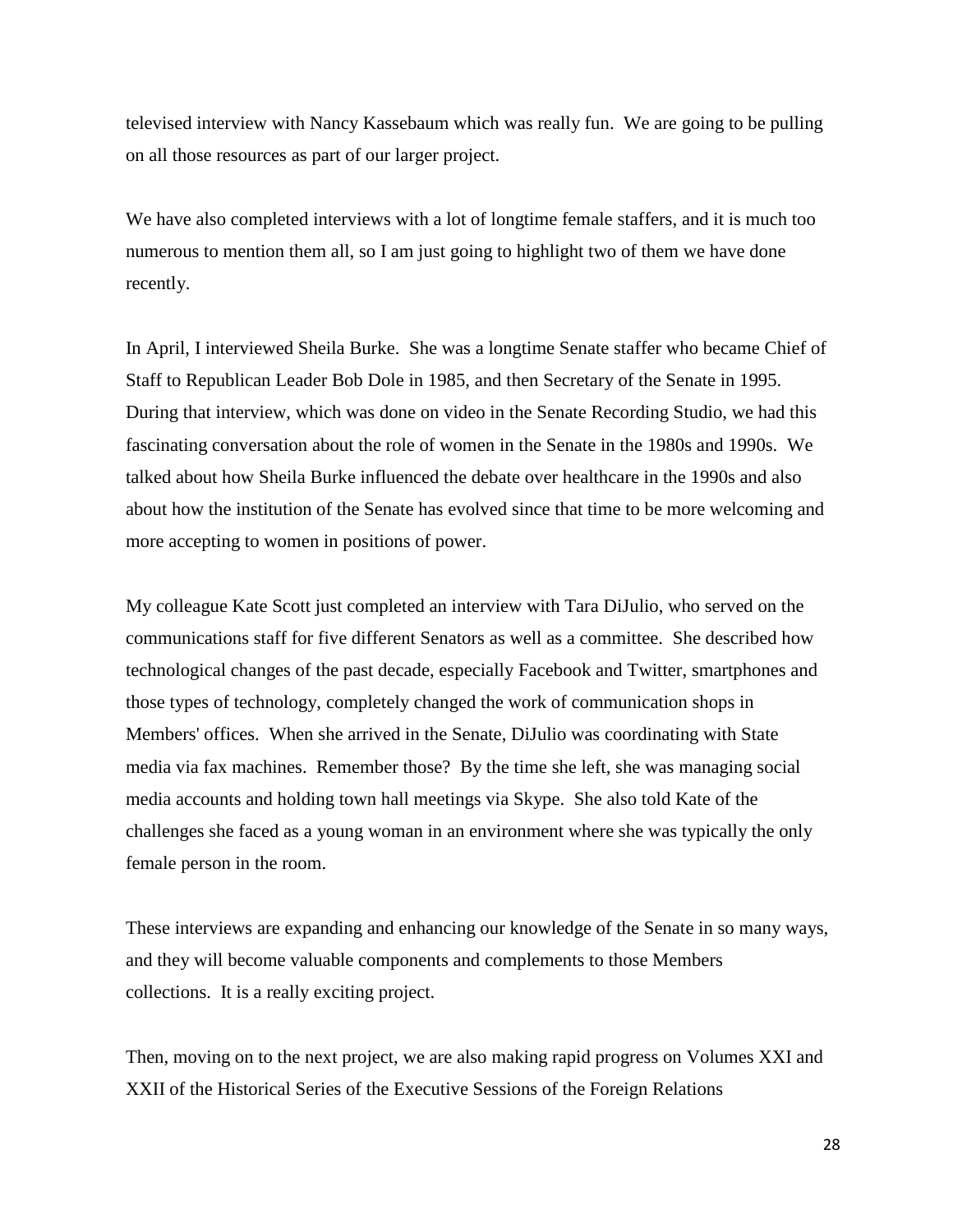Committee. We have been editing these volumes since the 1970s, and we are now up to 1969 and 1970. Working with my colleagues at the Center for Legislative Archives, this project involves bringing the original transcripts here to Senate Security, where we scan them, format them into a Word doc, and then edit and annotate and review them for declassification and publication.

We have completed the initial work on Volume XXI, which covers the important and often really contentious debates in the hearings of 1969, and we have begun the process of declassification on that volume. Volume XXII, which would cover the executive session hearings of 1970, is also moving towards declassification very soon. And we have already started to scan 1971.

This project had been dormant for about 8 or 9 years, largely because we had some difficulties working with the committee for a while, but also we just didn't have the people power in the Historical Office to make it happen. We re-launched the program about 3 years ago, and we have been moving fast on it, so I am delighted.

With Associate Historian Kate Scott in the lead on this project, the Historical Office is developing a new system for review and declassification by external agencies that we hope will make this process more efficient as we go forward. We are also working closely with colleagues at the State Department and elsewhere to keep it moving on a regular schedule. Of course, the 50-year mark is rapidly approaching for these records -- 1969, 1970 -- and so we are hoping that the availability of declassified and published transcripts in print and electronic format will be of value to historians but also will help us to be of value to the Senate, and for Legislative Archives as they start to get requests for these materials.

My last topic I want to talk about today is a personal topic in a way because when I became Senate Historian in 2015, one of the main goals I set for myself was to more fully integrate the work of the historians and the archivists in the Historical Office. Now, the fact that Allison is changing my slide shows I have succeeded in that. We have the highest help at all levels of assistance.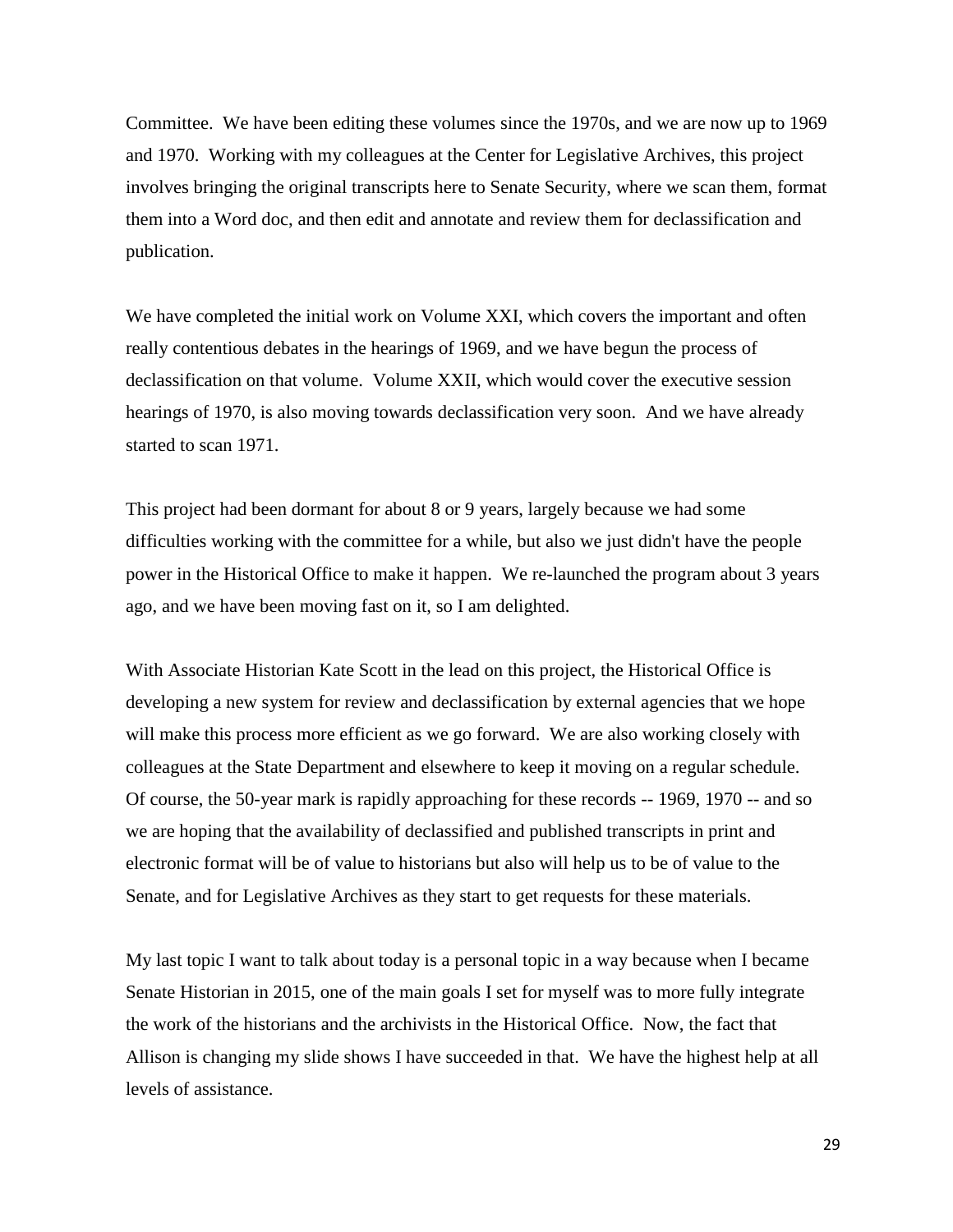Now, this is not to say we had a problem before; the Senate historians and archivists have always had a good working relationship. But we traveled, more or less, along parallel, separate paths. For years, the historians had relatively little knowledge of what the archivists did, and I have no doubt that the archivists were likewise puzzled about what we historians did. Well, those days are gone. And Karen may be getting sick of seeing me in her office asking questions and asking for help, but we have regular meetings, we have a lot more communication, and we have frequent collaboration. So we are now a fully integrated team, and this has brought us a lot of benefits.

We now have Deputy Archivist Alison White not only changing slides but working with our historical editor, Beth Hahn, to bring a wider array of primary sources, including images of documents provided by the Center for Legislative Archives, to our web page and our daily Twitter feed. Alison and Deputy Archivist Elisabeth Butler are collaborating with our photo historian, Heather Moore, to develop a digital assets management program that will cover all of our digital products in the office.

Another major beneficiary has been our public talks and presentations. Nearly every historical talk we give is now enhanced by an archival component, and certainly every presentation is richer thanks to the participation of our archivists. Probably the best example of this is our annual Constitution Day event. And those are the slides you are seeing up there. Over the past several years, we have seen the participation in this annual event grow exponentially, and I have no doubt that that is due in large part to the collaborative nature of the event.

Our 2017 program, entitled "Out of Necessity: The Senate, the States, and the Great Compromise of 1787," was a two-part presentation that included an introductory historical talk by Assistant Historian Dan Holt, and then it was followed by five guided archival exhibits on the origin, debate, and establishment of the Great Compromise of 1787. Featuring a multitude of primary sources, these five mini-exhibits reflected nearly every aspect of this contentious agreement, from the debates at the Federal Convention in 1787,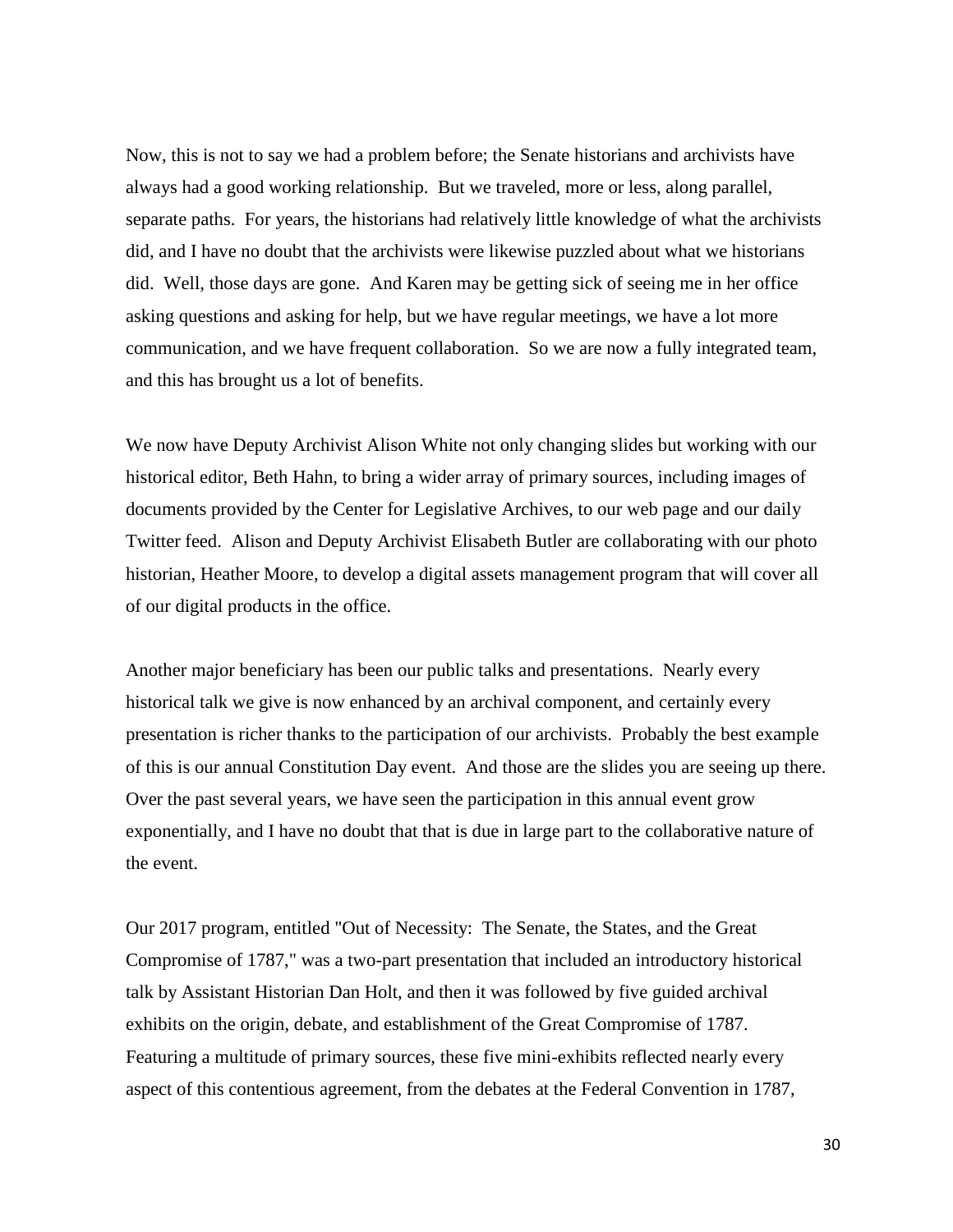through the ratification process, and then to examining the enduring legacy of the Compromise for the Senate. Each exhibit included facsimiles of primary sources, historical volumes, and images with accompanying descriptions and captions.

Exhibit 1 showed the origins of the representation debate in the Continental Congress. The second featured the Virginia Plan and the New Jersey Plan and related material. Exhibit 3 showed the intensity of the debate over the representation question through the lens of James Madison's copious notes. Exhibit 4 featured the public debates during the ratification process through published Federalist and anti-Federalist papers. And exhibit 5 featured the Great Compromise in the Constitution, Articles I and V, showing the legacy of equal representation for the Senate.

Our researcher Mary Bowman worked closely with Senate archivists and our colleagues at the Center for Legislative Archives to identify and reproduce these primary sources to make them touchable for our participants. We filled the large auditorium in the Dirksen Building with more than 200 participants, including Senate staff, public visitors, Senate pages, and local high school students and teachers. Bolstered by the contextual knowledge they gained from Dan Holt's talk, the participants examined the exhibits, discussed the history, and debated the wisdom of the Framers.

It was a total joy to watch. As you can see in the slides, we had students and staff that were interacting with each other. They were picking up the documents and talking about them. And at the end, they got to even eat Constitution cake. So it was not a bad event. For me, this event and others like it provide undeniable proof of the value of the collaboration between our historians and our archivists. We are already planning for Constitution Day 2018, so if you have any suggestions about new and innovative things to do, let us know.

One thing we are working on is to create a complementary web feature that will take all the information that we gather and all the documents we bring into these exhibits to create a corresponding web feature to our Constitution Day event. And that gives us a permanent place to use this material and continue to reach out to the public.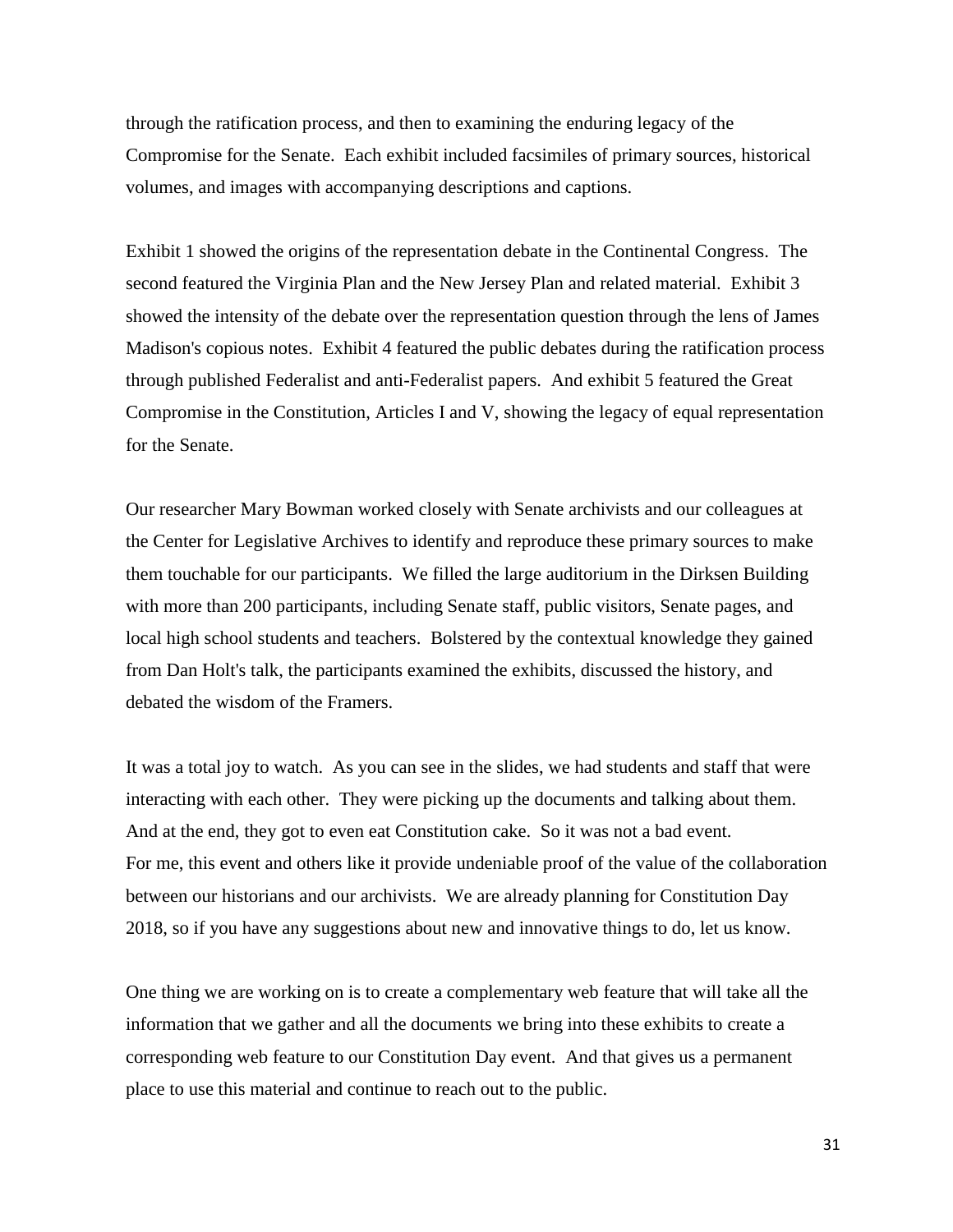If you have any questions I am happy to answer them. Thank you.

**Ms. Haas.** Thanks, Betty.

I would like to turn now to the House Archivist, Robin Reeder, for an update on her activities.

**Ms. Reeder.** Thank you, Karen. To begin with, here are some statistics since our last meeting in December: We have had 24 consultations with Members; we have transferred 311,250 pages of textual records; we have loaned 133,550 pages of loans to committees; and requests for empty cartons have been 17.75 cartons.

Since December, we also have had a reorganization in the Office of Art and Archives. Some of our staff's job titles and responsibilities have changed. Heather Bourk is now our Associate Archivist. This change is a reflection of Heather's leadership role. As the point person on electronic records, Heather continues to appraise and verify electronic records and facilitates their transfer to the National Archives.

Alison Trulock is now our Outreach Archivist. This change is part of the House's increased efforts in providing assistance to committees. She continues her work on the *Records Search*  database on the House's History, Art & Archives website. Since the December meeting, 19 new documents have been added. Alison also coordinated the transfer of the 113th Congress records to the National Archives. There were approximately 1,275,000 pages of records for the 113th Congress and 187,500 pages from previous Congresses sent to the National Archives. Alison also recently completed the *Digital Curation for Information Professionals*  certification program through the University of Maryland and, as her capstone project, wrote an electronic records policy for the archives department.

The Curator's Office has been busy developing several exhibitions. Just last month, the office unveiled an exhibit on the history and traditions of the more-than-century-old Congressional Baseball Game. Matt Wasniewski mentioned it is located in the basement of the Capitol and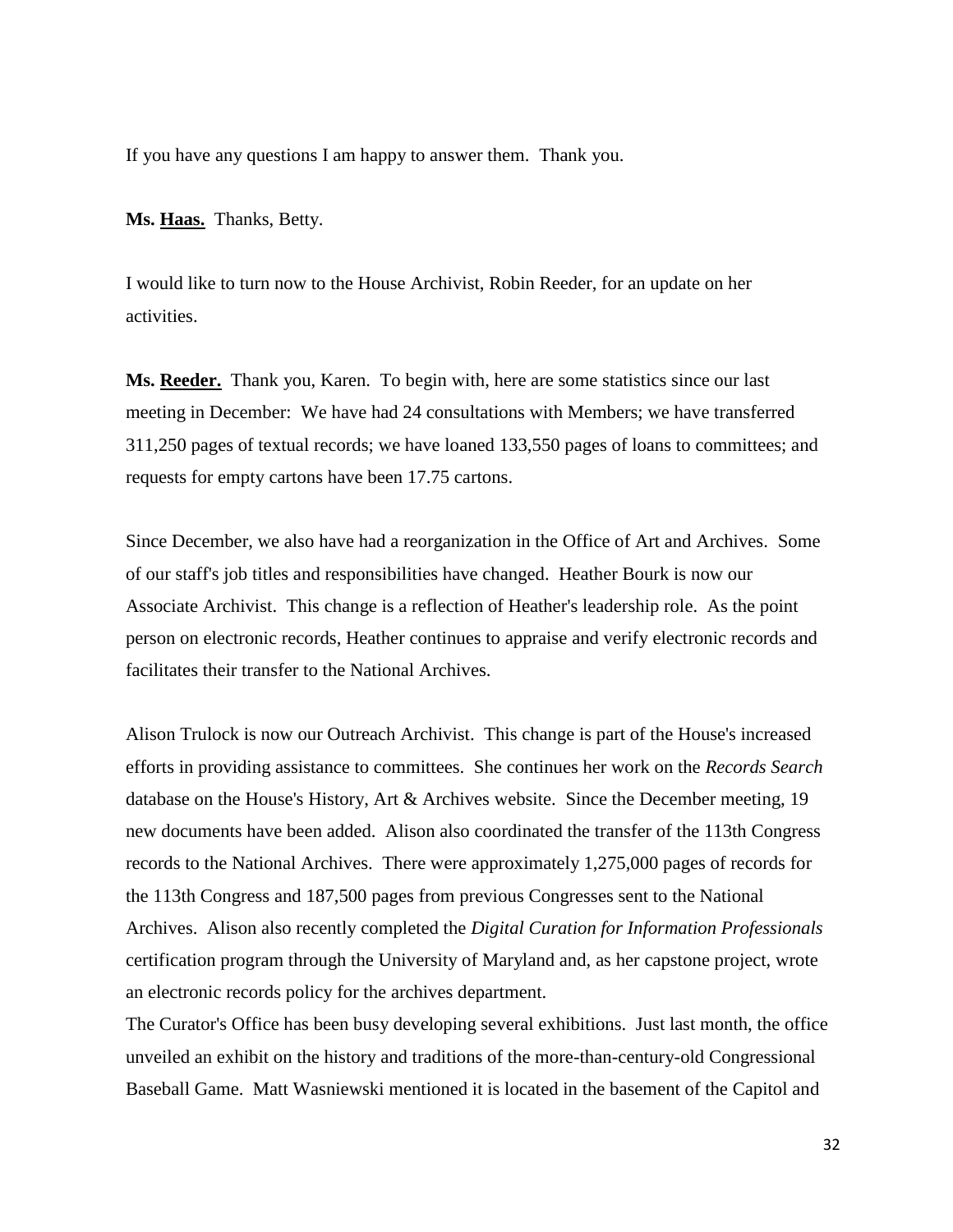includes congressional baseball objects from the House collection from 1926 to 2006, including programs, baseball cards, tickets, medals, hats, baseballs, photographs, letters, and a trophy.

And, finally, we have been working to compile the Advisory Committee's Sixth Report, and I will be speaking about these details in a little bit. Thank you.

**Ms. Haas.** Thanks, Robin. I would like to recognize Karen Paul now, the Senate Archivist, for her comments.

**Ms. Paul.** We assisted the two Members' offices that closed earlier this year and are pleased to report that both Senators selected an archival repository to receive their collections. I am working with the three offices of Members retiring at the end of this year and, as part of that, revised and updated our "Preserving Senate History: Closing a Senator's Office" handbook to include a new form to document file fixity, document types, and operating systems.

Support for Members' records preservation was the focus of Leader McConnell's statement for the Congressional Record recognizing *Congress Week* in April. He called attention to the Association of Centers for the Study of Congress' work to commemorate the anniversary of Congress' first quorum through commemorative events designed to encourage students to explore the work of Congress and its constitutional role in our government.

He noted that "thanks to the work of the ACSC and its member organizations, the number and research value of congressional collections being preserved nationwide has improved substantially, producing an educational resource for legislative branch studies that is really beginning to rival the Presidential library system."

I have to say as an aside that since my involvement with archiving in the Senate, beginning in 1982, that 95 to 96 percent of all Members who have retired have, in fact, donated their collections to a research repository. That is a marked contrast to the preceding decades.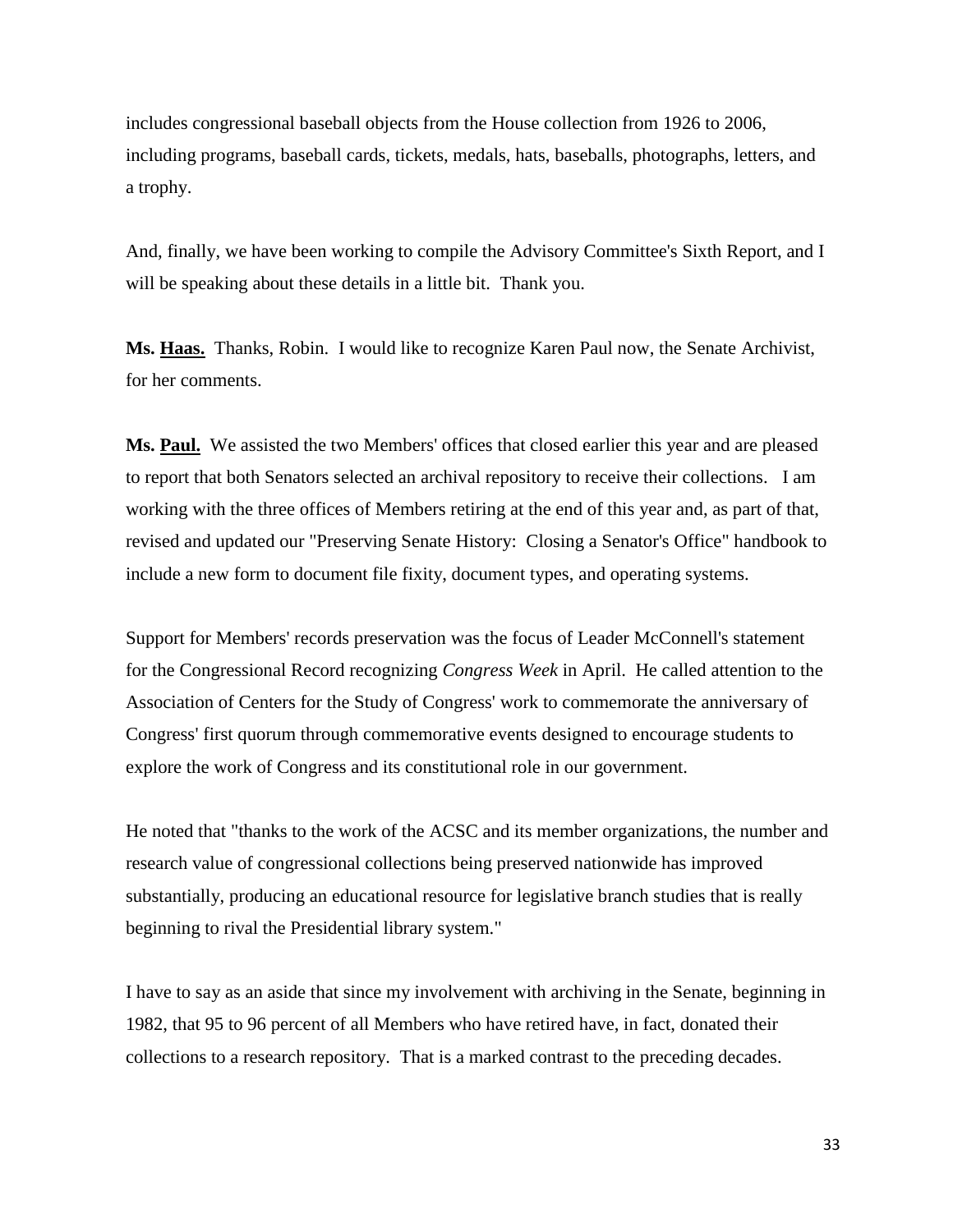From December through May, we transferred 244 accessions of textual records, totaling 496 cubic feet from 20 committees, and 1.89 terabytes totaling 122 accessions from 20 committees and offices.

The Joint Select Committee on Solvency of Multiemployer Pension Plans was established in February. We are working closely with committee staff to communicate Senate archiving requirements and establish record-keeping procedures that will facilitate the preservation of the committee's textual and electronic records when it ceases business at the end of the year.

Deputy Archivist for Digital Archives Alison White is working with the Foreign Relations Committee to ensure that a new document management system developed by the committee can export records in a way that will enable proper archiving of the records and all associated metadata.

In 2017, it was discovered that approximately 336 cubic feet of Judiciary and other committee records had been incorporated into a Senator's collection at a university, so we are now working with the university archivist and the Center for Legislative Archives to have those records returned. Earlier this year, some committee files were discovered in the papers of a former committee counsel and former aide to a Senator, and these were returned from a State-based repository. Special thanks to the staff at the Center for Legislative Archives for their assistance with the return process in both of these cases. We really appreciate that extra help.

So someone who helps us so much with committees is the Center for Legislative Archives courier, Donald Collier. The staff of the Senate Historical Office extends our very best wishes to you Donald, upon receiving the Archivist Achievement Award for this year. This was well-earned and well-deserved. Congratulations.

In 2017, I drafted a script for an online briefing entitled "Introduction to Senate Archives: What Staff Need to Know." Further work on this was postponed pending final approval and issuance of the revised "Records Management Handbook" for United States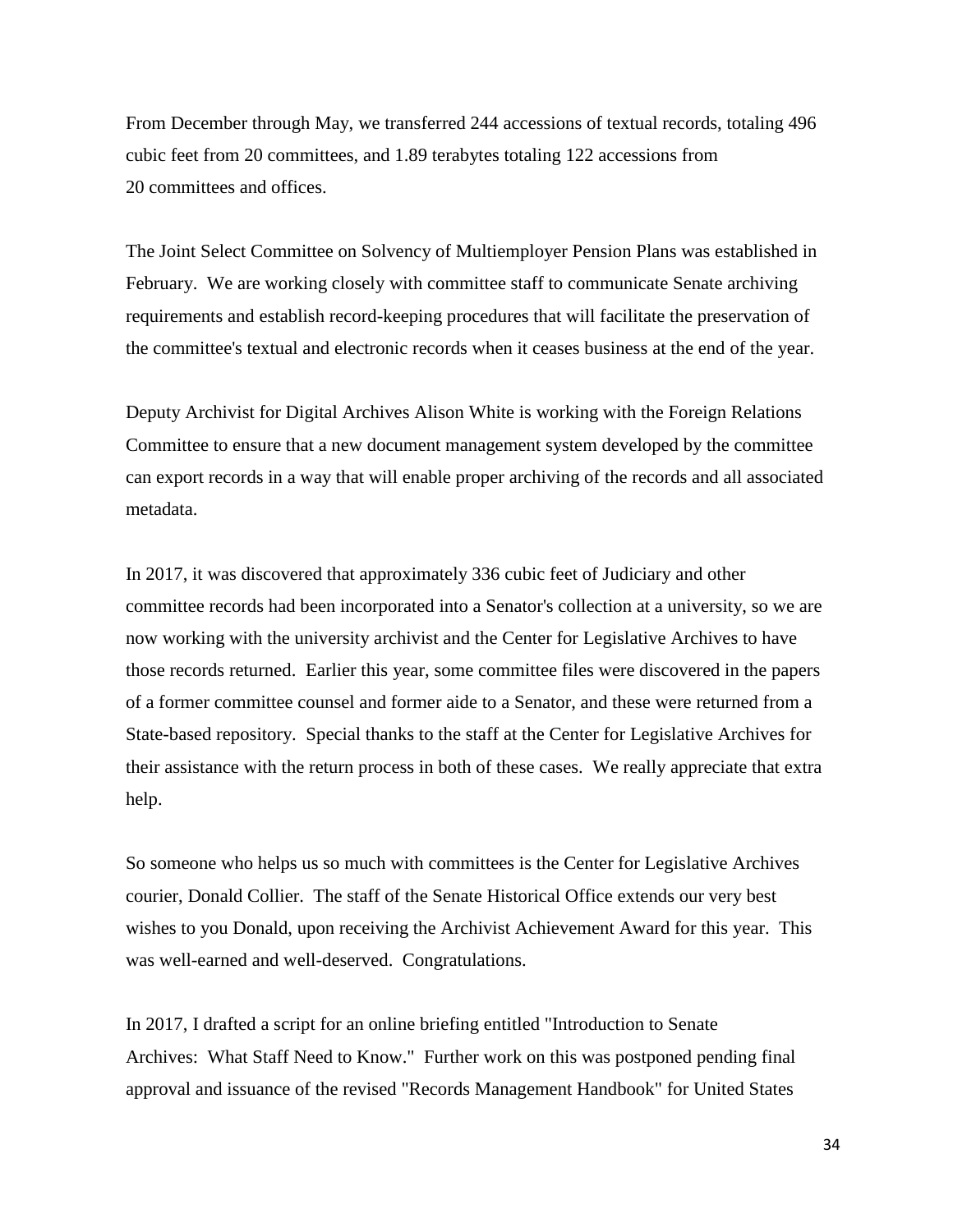Senate committees, which occurred in December, so work on this online training has resumed. Besides delivering copies of the handbook to committee chairs, ranking chairs, and staff directors, we determined that the most effective way to do a rollout was to meet with every committee chief clerk, archivist, and systems admin to review the updated contents and pose a series of survey questions designed to help us gauge the status of electronic records preservation for each committee.

This was very helpful strategically in that it encouraged a few committees to catch up with their electronic records and email archiving while providing us with the kind of information we needed to improve our recordkeeping guidance. The discovery of increased use of specialized legislative tracking, document management, collaboration, communication, and other tools caused us to create new guidance, titled "Records Management for Special Applications."

We continue to process a major accessions of video recordings of the Republican Conference. Deputy Archivist White is working with the Sergeant at Arms' Printing, Graphics, and Direct Mail group on the conversion of over 700 VHS and Beta tapes. We have about another 100 to 150 tapes to appraise for conversion, but the bulk of the remaining work on this project is the creation of descriptive log sheets for about 150 tapes that had no original content logs. These materials date from the mid-1980s to the early- 2000s. We are continuing to accession master committee hearing videos from the Senate recording studio, most recently doing the 112th Congress.

We also continue to provide guidance on the preservation of social media. Committees are asked to archive their social media at the end of each Congress, while Members' offices tend to do a one-time download upon retirement, although some are doing it on a more routine basis. Because the process of downloading webarchive format files is time-consuming and rarely without glitches, Deputy Archivist White is working with the vendor most frequently selected to offer a streamlined process for offices who wish to take advantage of it.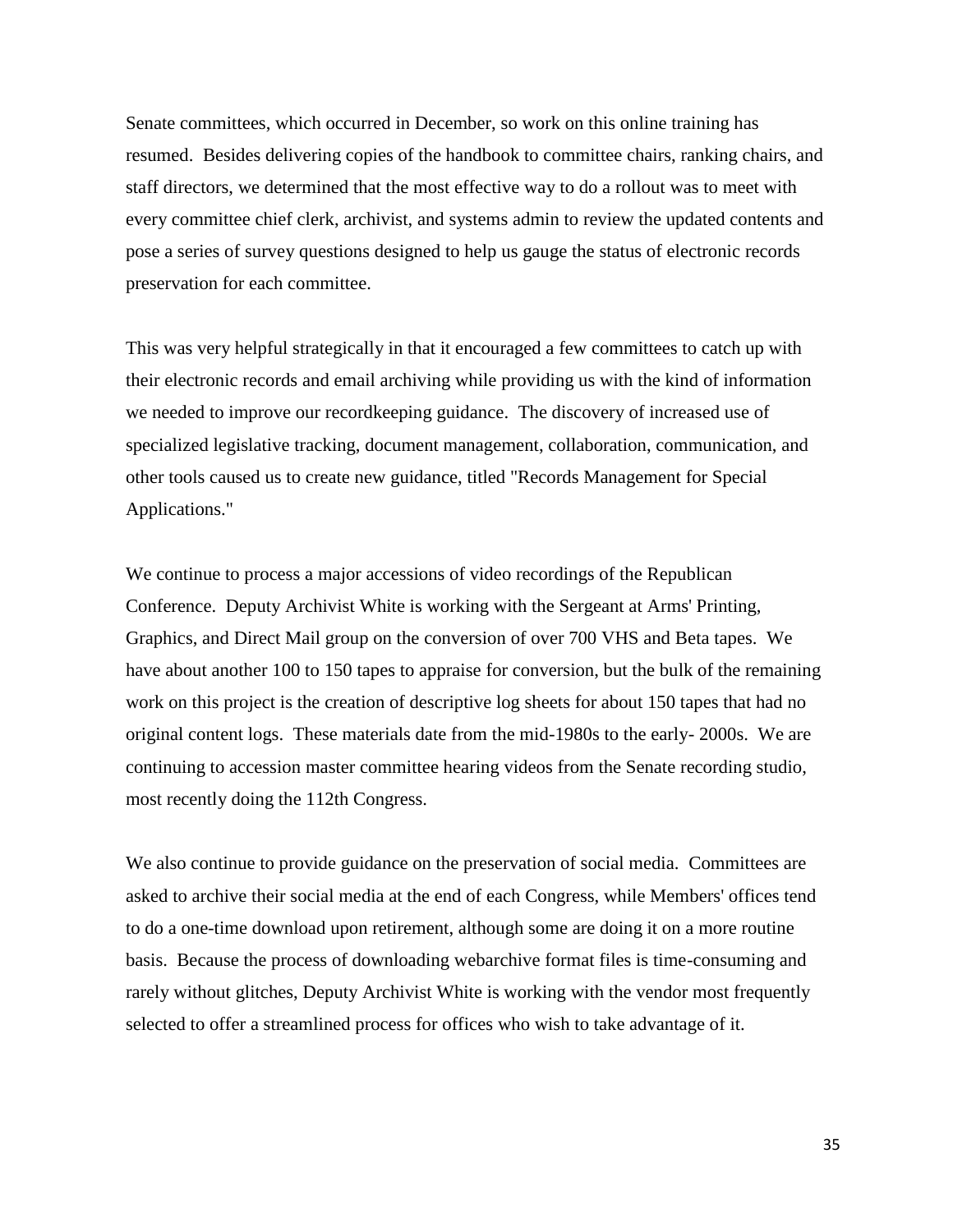In 2018, the Senate Historical Office embarked on a project to preserve, manage, and digitize the Senate Historical Office's large photo collection. Senate Photo Historian Heather Moore defined the project's needs and requirements. It was then decided to use this opportunity to incorporate all current and future digital assets of the Office, including photographs, digitized audio and video, oral histories, presentations, and electronic publications. Working with the Secretary of the Senate web staff, Deputy Archivist White and Photo Historian Moore are delineating potential use cases, creating decision criteria, and will evaluate and rank systems that meet those criteria.

So now to some exciting news. The Advisory Committee has been studying how best to extract, preserve, and provide access to records maintained in constituent service systems since June of 2013. At that time, a special House task force met with the database vendors, who proposed a Microsoft Access database to make the data useful to repositories outside of the proprietary software structure. The Access database solution, however, did not scale up to accommodate Senate collections.

Then, switch to congressional archivists in the Society of American Archivists' Congressional Papers Section. This group continued to explore solutions. In 2017, the task force issued a white paper that discussed the ongoing development and use of these databases as well as the obstacles facing collecting repositories. It also pointed to the growth in research based on the aggregation of such data and made recommendations that emphasized the need for a coalition of interested stakeholders to develop a technological solution for processing, preserving, and providing access to constituent data that will benefit both large and small repositories.

Then, fast-forward to January 2018. The ACSC Executive Committee formed a task force on constituent services data, building on the 2017 white paper. The task force is investigating the feasibility of developing and hosting a tool that can process and provide access to this data. It is contacting a number of holding institutions and using the responses to create user profiles.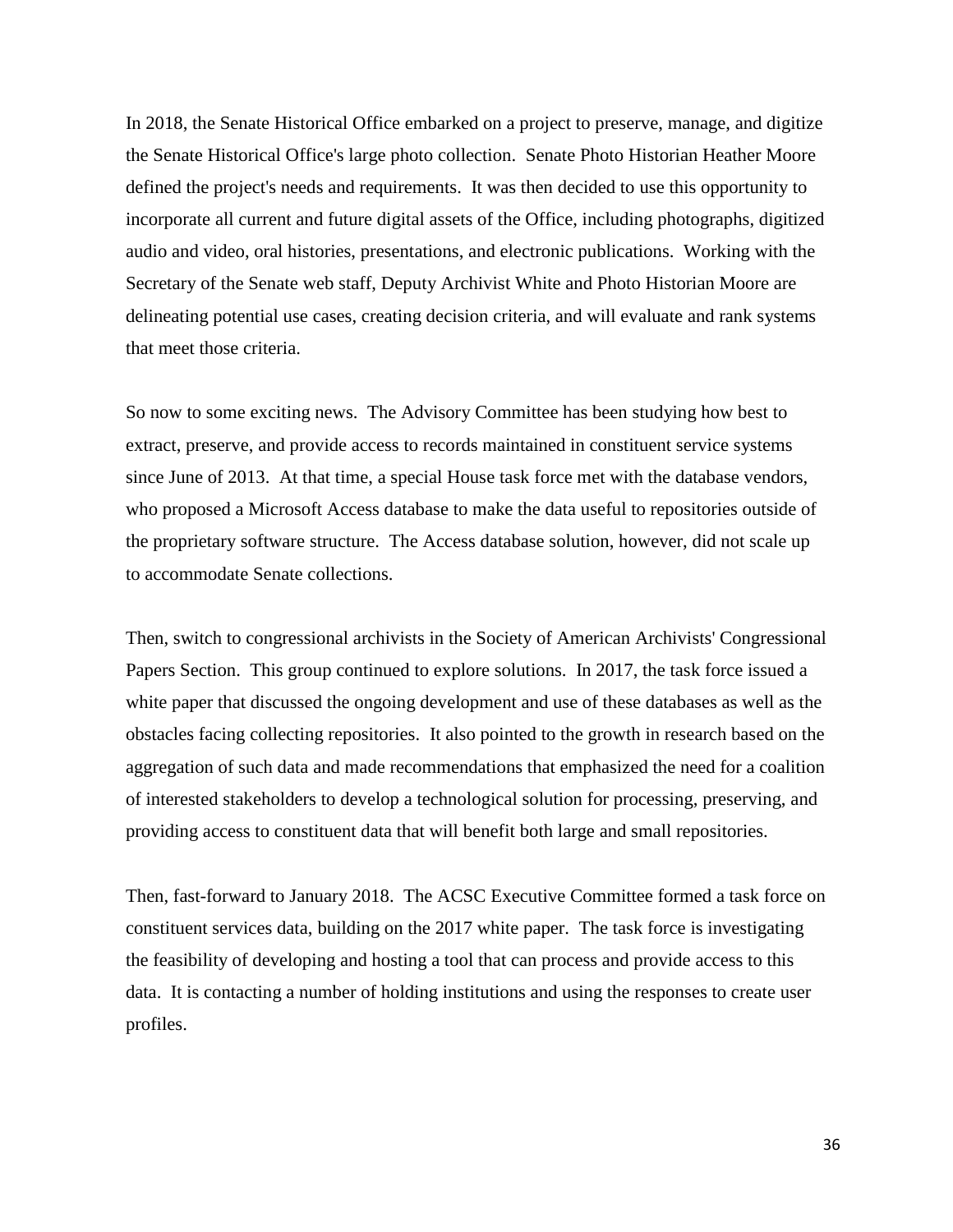The task force also is studying organizational models for open-source tool development and governance and identifying scholars who have used constituent correspondence or have expressed an interest in the data to better understand researcher needs and to support a future grant application.

Finally, the task force, under the leadership of West Virginia University libraries, has just been awarded a LYRASIS Catalyst Fund Grant to hire a consultant to conduct a feasibility study and to plan for the collaborative technical infrastructure for the open-source congressional correspondence data access tool currently underway in development at West Virginia University. This is really exciting news that this granting agency has provided the money to move forward with this project.

I wanted finally to mention the ACSC annual meeting. The ACSC, I think as most of you know, has been the foremost organization bringing together those who create the records of Congress, those who select and preserve them, and those who use them for scholarly research and educational purposes.

In April, as Betty mentioned she attended, and Alison and I also attended, the annual meeting that was held at the Robert J. Dole Institute of Politics. The meeting theme was "New Frontiers of Engagement." These annual meetings are important sources of information for us about what research is being undertaken and what archival sources are relevant to that research, thus informing our own records retention and preservation decisions.

This particular meeting also demonstrated how congressional collections are being used for museum exhibit and civics educational purposes, thus really broadening our appreciation of the value of Members' records that we can then share, and are sharing with our Senate community.

**Ms. Haas.** I would like to again recognize Richard Hunt to report on the activities of the Center for Legislative Archives.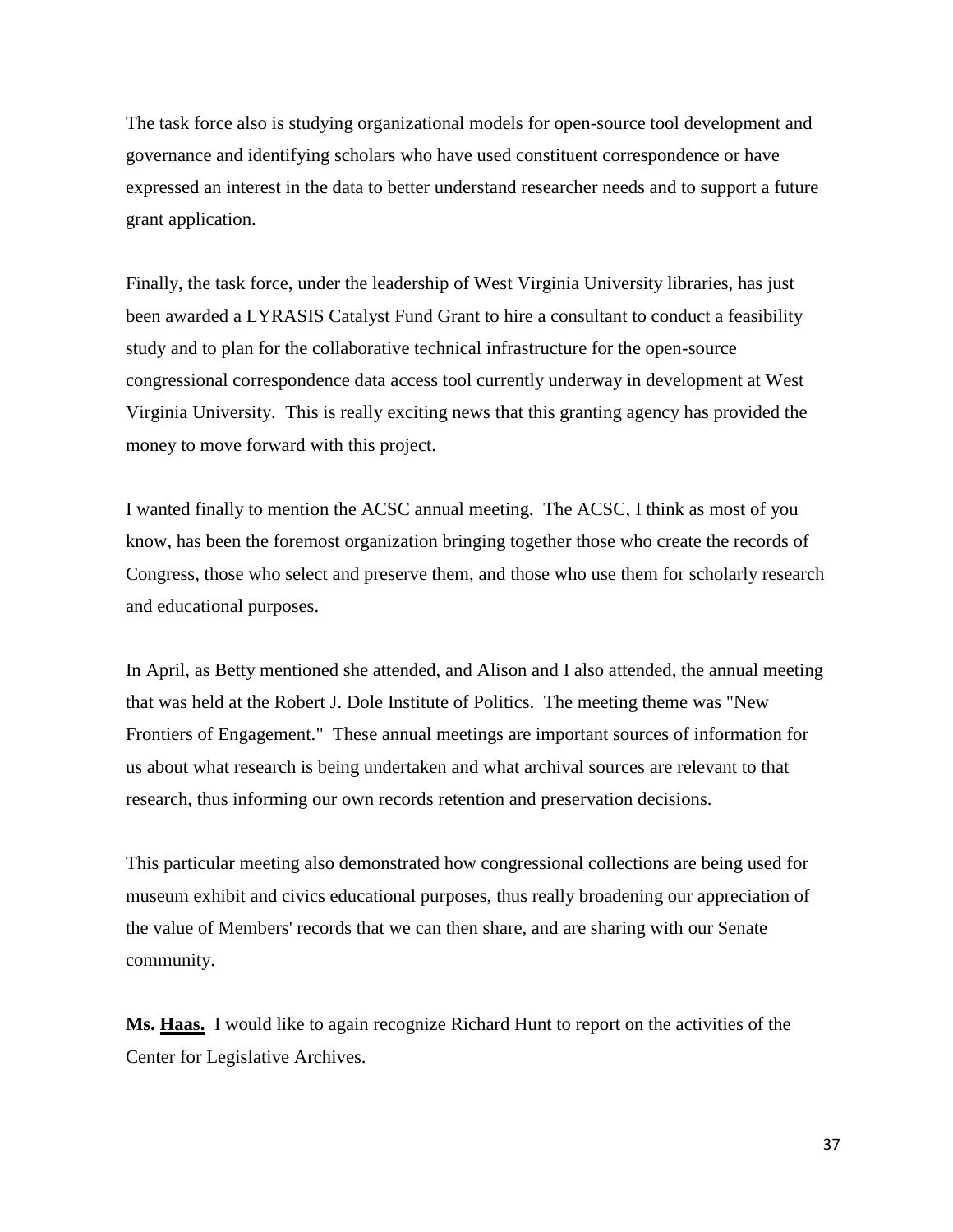#### **Mr. Hunt.** Thank you, Karen.

I want to offer a few observations about some of the major functions at the Center.

On the accessioning front, looking at the numbers over the last 30 years, the trendline for textual records accessioning remained steady in the 1990s and the first decade of the 2000s, with an annual average rate of 3,500 cubic feet per year. In the last 8 to 10 years, that rate has declined slightly but not precipitously, so that it is now running at about 3,000 cubic feet per year.

On the electronic records front, the volume of electronic records has increased significantly since we first began receiving regular transfers of electronic records in 2007 and 2008. From our midyear report, you can see we are now at 188 terabytes of data. In a cursory examination of that data, a large proportion of those electronic records are unique and discrete information sets that were never captured on paper, or rarely captured on paper, including the big volume items of hearing videos now in digital form, audio recordings in digital form, and the vast web archives that we have collected. So our rough estimates say those three types of digital content are about 50 percent of the total holdings that we have. A recent transfer of one congressional investigative committee that completed its task showed that modern committees are still generating a lot of paper. We got lots of electronic data, but we got a lot of boxes of records too. So traditional record-keeping practices continue currently in the House and the Senate.

On the reference front, I will relay two recent testimonials we heard from some of our research community that underscore the value of the National Archives, the importance of the records we hold at the Center, and the high level of service provided by our staff. One was from a patron doing genealogical research on his Revolutionary War ancestor. He learned, in the course of his research, that the pension file had been transferred at some point to the House Committee on Pensions, much later than when his ancestor was alive. So he wrote to me directly after receiving help from the Center and told this story.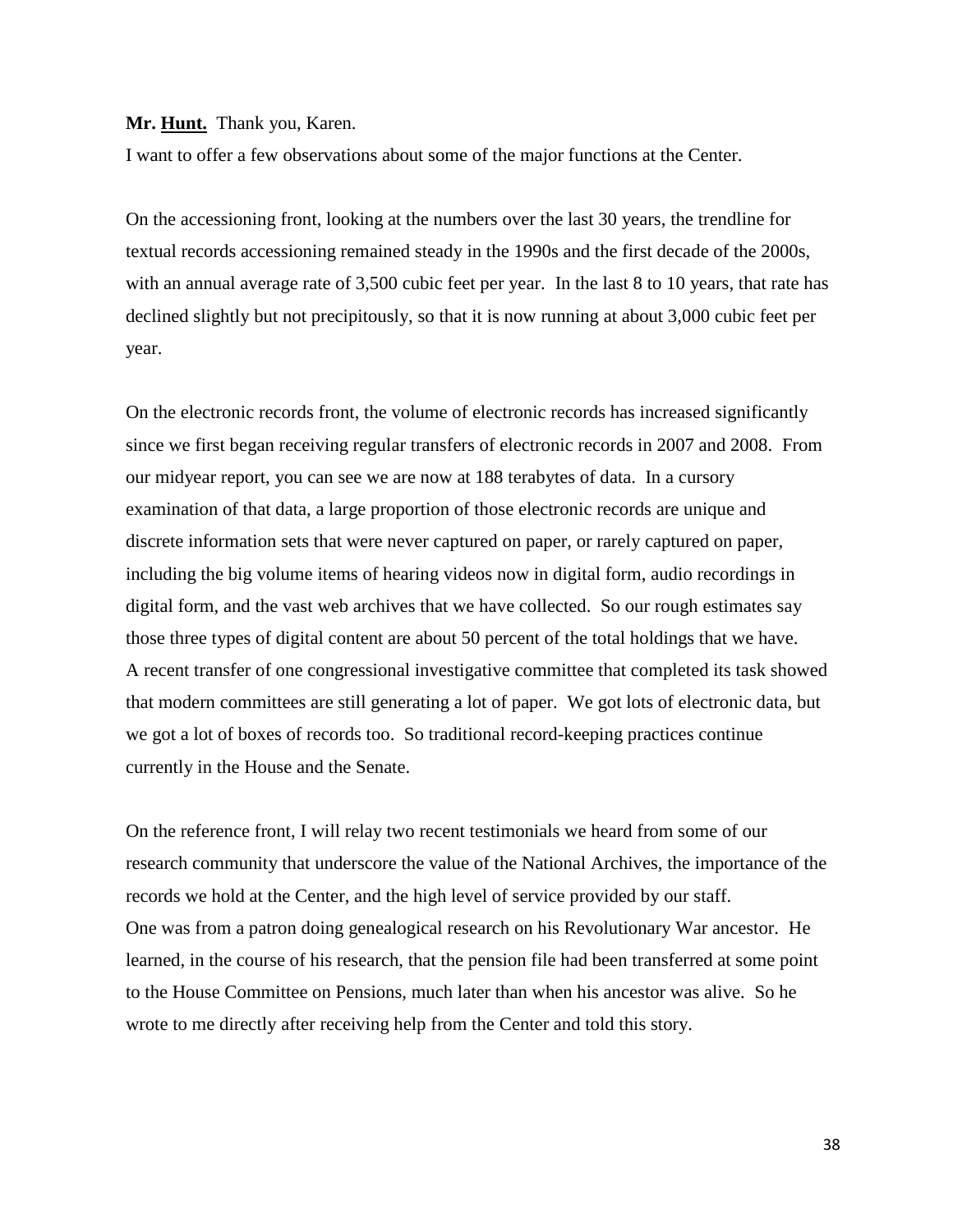He said he learned for the first time that House committee records were stored at the Center for Legislative Archives. That is not surprising. Everyone needs a similar epiphany at some point in time. When he discovered that, he sent us quote, a "Hail Mary" email, really not expecting much chance of success. "My email was sent on a Saturday, and literally 72 hours later I received not a generic form letter but PDF copies of my ancestor's pension file, including two Revolutionary War discharges and a page from the family bible."

**Ms. Haas.** Wow.

Mr. Hunt. Yes. He noted that these materials were not in the original pension file he had previously located and, quote, "are not available anywhere else, because the local county courthouse burned in 1869 and they lost over a century's worth of records. I wanted for you to be aware of the outstanding customer service I received from your staff."

And then, secondly, a professional researcher wrote to one of our reference archivists that in, quote, "research across the globe, I can count on one hand the number of archivists or staff that are as friendly and helpful as you have been. Your work is vital to those of us who research and write. I truly appreciate the work you and the staff at NARA perform. It is crucial to quality research."

I highlight these two examples, but I want you to know that this same type of service is delivered to customers every day at the Center and at the National Archives, and now you can appreciate what it means to the end user. And it means a lot to us.

I would also just mention that, starting this summer, we will begin work on the Web Harvest for the current Congress, the 115th Congress. There will be a lot of work devoted to providing the seed list to Internet Archive to begin capturing websites in the fall and into the early winter.

And then, finally, I just wanted to note and you saw in the midyear report there is a new e-Book that we have made available on our website, "America and the World: Foreign Affairs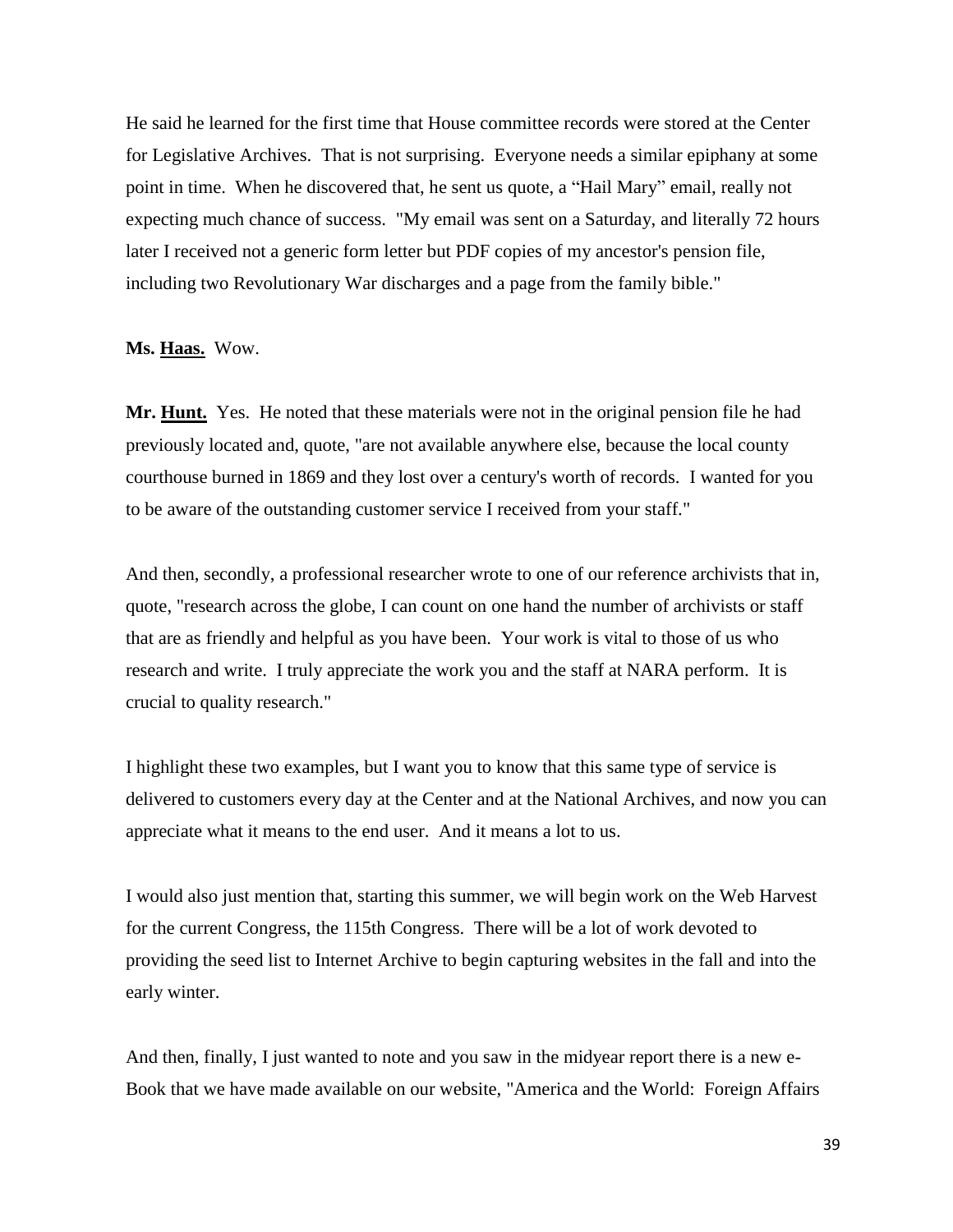in Political Cartoons." It features 63 political cartoons by Clifford Berryman on foreign policy issues from the Spanish-American War to the start of World War II. This product came as a request from teachers saying that these were difficult subjects for them to convey to their middle school students, in particular, and even high school students. They wanted a visual approach and something that they could use more as a game and a puzzle to present these subjects to their students. We have seen them in action, and they seem to be very successful. It makes it a little more fun and engaging for the students handling these materials.

And notice that Charlie Flanagan, our educational leader, is not here because he is in West Virginia doing a series of workshops with the Robert C. Byrd Center and the West Virginia Humanities Council. Next week he is in Dallas, Texas, presenting workshops at the Humanities Texas teacher workshop at Southern Methodist University. And in July he will be here in D.C. at the Gilder Lehrman Summer Institute hosted by George Washington University, and then in Chicago at the University of Chicago for the Graham School Summer Institute. Then in the summer and the fall, he is conducting six workshops for school districts in the Florida Panhandle.

And Carol, these workshops are where our local connection is being made, working with the social studies coordinators there to develop new materials to meet their needs or customize some of those that we have already created. That has been very successful. So that was a great suggestion. And that is all I have.

**Ms. Haas.** Thank you. And, Richard, thanks again for all that your team does for us and for the help in preparing for this meeting. I really appreciate it.

**Mr. Hunt.** You are welcome.

**Ms. Haas.** Our next item is an update on the draft of the Sixth Report of the Advisory Committee, and I will turn it over to Robin Reeder.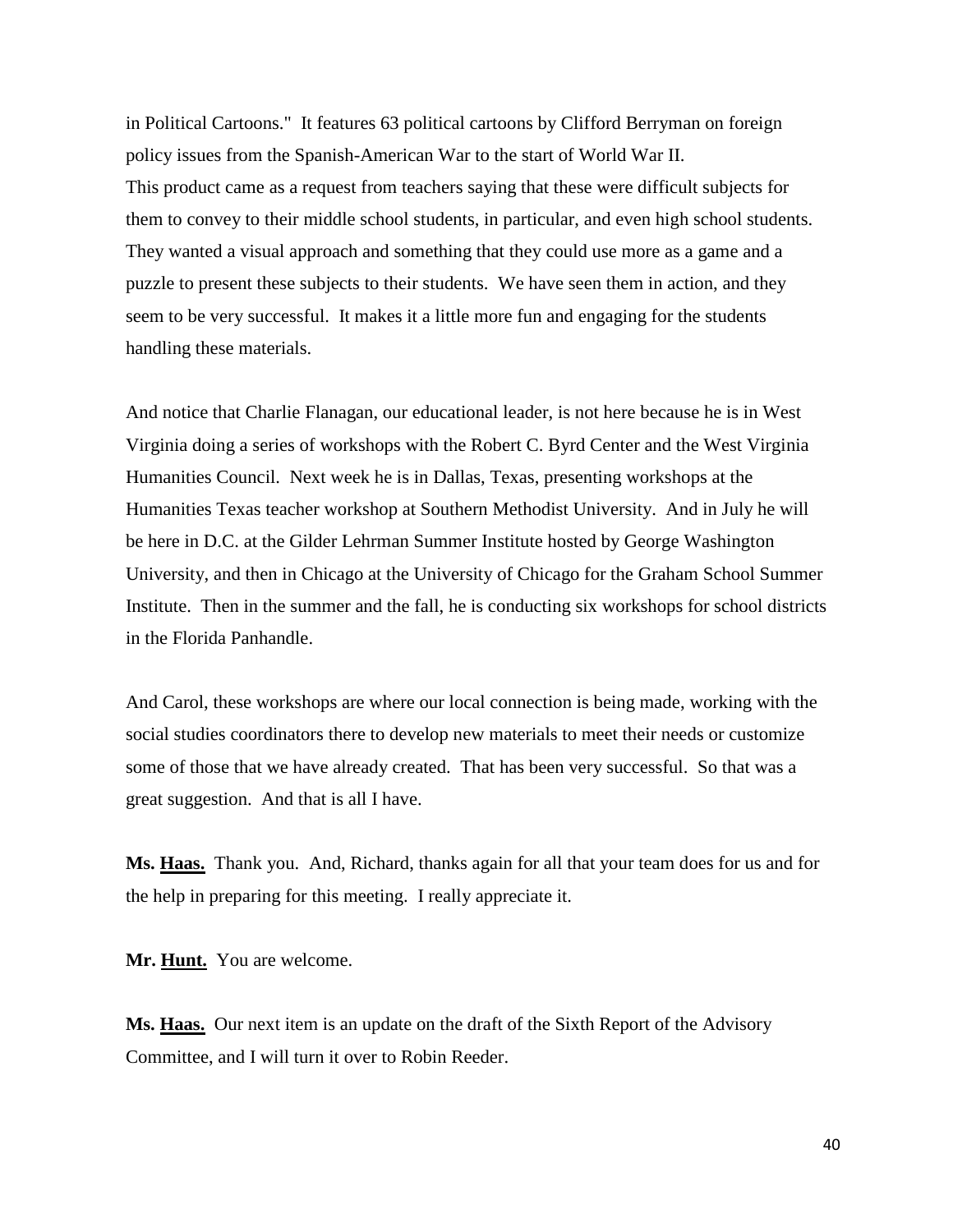**Ms. Reeder.** Thank you. We have been working on updates to the Advisory Committee's Sixth Report since the last meeting in December. We received some edits from some of the Advisory Committee members, the Senate, and the National Archives that we are working on incorporating into the report.

The Office of Communications in the Clerk's Office will be copy editing and designing the report, and a final draft will be circulated to the committee members by the end of July. This will be the final opportunity for review prior to publication. Published copies of the final report will be available at the next Advisory Committee meeting in December. Thank you.

**Ms. Haas.** Okay. Any questions for Robin? At this time, I will open it up to any new business.

Ms. Koed. Can I just say one thing about looking forward? All of us today have touched on the issue of State and local resources, civic literacy, and the need to reach out to these local communities as Richard said in Florida, and elsewhere. That might be something that we as a group could think about for the next meeting, not only what we are doing in our individual offices, but a way to collaborate more efficiently to bring the resources we have to a broader audience.

In the Historical Office, we do a lot for State-based programs. We work a lot with Members' offices who are working on State-based projects, and we have our States in the Senate project online. But I think that to open up the discussion throughout the next 6 months with all the members of this committee might be useful as we go forward, to come up with ways that we can do that better and reach out more often.

**Ms. Haas.** It sounds like the interest is definitely here for that, Betty. Thank you. Anything else? Sheryl?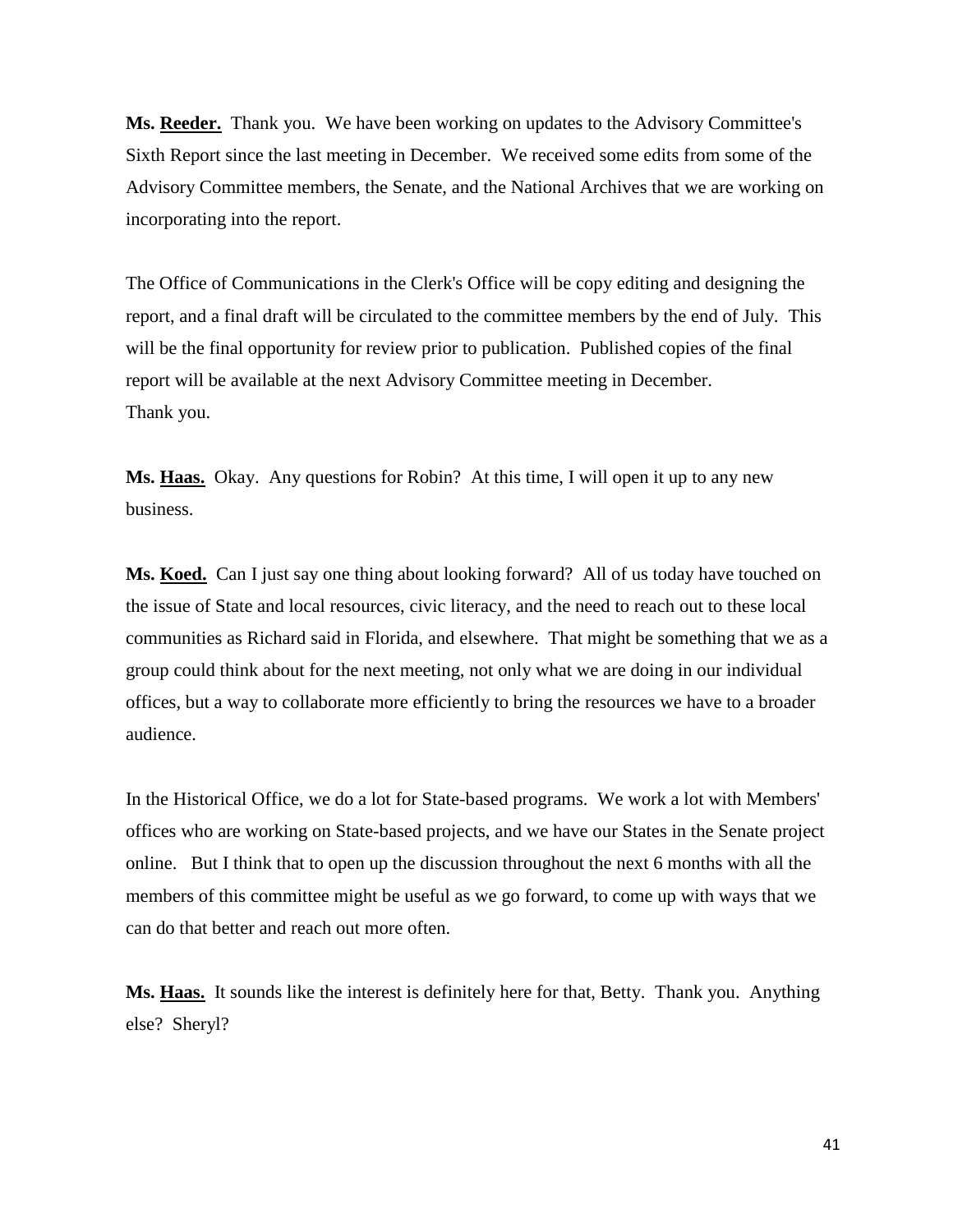**Ms. Vogt.** I would like to bring up again something I mentioned at the end of the last meeting, and that is the continued use of Archivists' Toolkit for the work that we are doing. This is something we have had to take into consideration in our own institution. As I mentioned, Archivists' Toolkit is no longer supported by its company. Because of this our staff has said that -- we are using EAD, which is Encoded Archival Description and Archives Toolkit uses this. That is the primary reason that our staff wants to change to ArchivesSpace. In making this transition, which will take about 3 years, our staff will be investigating the probability of how well these records will accurately ingest into ArchivesSpace.

There is something now called the Harvard ArchivesSpace Ingest Checker, and so we have had about 20 finding aids that we have put through that so far. Most of the errors we have found have been formatting of dates, how attributes are used, and the numbering of container fields, but these can be fixed in an automated fashion. We do know that some errors we may find, our staff will have to go back and do that manually, which will be very time-consuming. So I am just trying to make the point that there are a lot of factors that have to be considered in making this transition. I think, if we could start looking into that now, seeing what it is going to be a concern for the House, the Senate, and the Center that would be a good thing because we can't get behind on this front. We have made too much progress to get behind. And it is really good that Carol is on the ArchivesSpace board, are you not?

**Ms. Mandel.** Yes. I just stepped down from my role as founding chair -- I have been chair for about 5 years -- because I will be retiring at the end of the month. But, we spent a lot of our time on making sure there were services provided for migration. When the Mellon Foundation asked us to create a tool that would be more widely used, we actually created a budget for migration that we ended up needing from the grant proposal.

I don't know how much you have consulted with LYRASIS, which is the home of ArchivesSpace. I am sure your staff has talked to ArchivesSpace staff. In addition to hiring LYRASIS to support migration, they can also provide advice, as can ArchivesSpace staff, and other member of the ArchivesSpace community. We built this into the program, because it was a new tool and the whole point was to move people from Archivists' Toolkit to